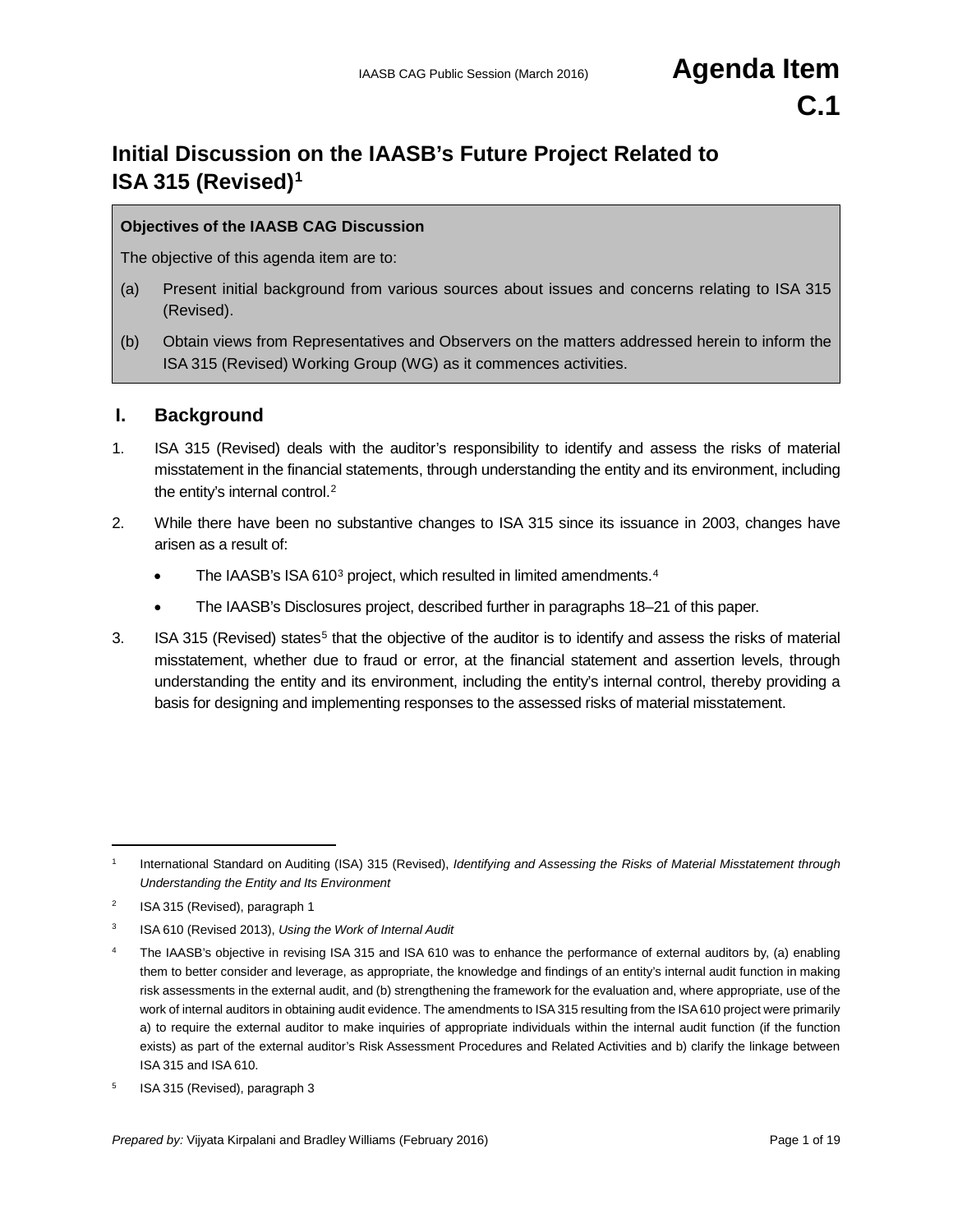- 4. The IAASB's *[Work Plan for 2015-2016](http://www.ifac.org/publications-resources/iaasb-work-plan-2015-2016)* (the Work Plan) discusses the preliminary approach to a project in relation to ISA 315 (Revised) as a Staff-led initiative to gather information about:
	- The potential objectives and scope of a possible project to address the issues that have been identified by the ISA Implementation Monitoring project.<sup>[6](#page-1-0)</sup>
	- Possible changes that may be necessary to ISA 315 (Revised) to enhance the requirements and guidance for evolving environmental influences (such as changing internal control frameworks<sup>[7](#page-1-1)</sup> and more advanced technology systems being utilized by both management and auditors).

The Work Plan noted that, in particular, coordination with firms and regulators will be necessary to inform the IAASB as to an appropriate way forward, which could include specific enhancements to ISA 315 (Revised), additional guidance or a more fundamental consideration of the implications for the auditor's risk assessment and response.

- 5. In the course of the disclosures project, issues were identified related to ISA 315 (Revised), in particular in relation to paragraph 12 and paragraph 18, which address requirements for the auditor to understand internal control relevant to the audit and the information systems, respectively.
- 6. Amendments, if any, to ISA 315 (Revised) arising from this project may also result in the need for amendments to ISA 330.[8](#page-1-2)
- 7. Matters for IAASB CAG consideration are presented on page 17 of this paper.

### **II. Post-Implementation Review Findings Related to ISA 315 (Revised)**

8. The [findings from the post-implementation review](http://www.ifac.org/publications-resources/clarified-isas-findings-post-implementation-review) were published in July 2013. Key and important themes<sup>[9](#page-1-3)</sup> specifically related to ISA 315 (Revised), including the requirements and related application material in ISA 315 (Revised), are included in the table below.

<span id="page-1-0"></span>The IAASB's [ISA Implementation Monitoring](https://www.ifac.org/publications-resources/clarified-isas-findings-post-implementation-review) project was a post-implementation review of the ISAs clarified and revised in the IAASB's Clarity project, and was completed in July 2013. The primary objective of the post-implementation review was to determine what, if any, changes are needed in order to increase the consistency of practitioners' understanding of the ISAs; and, whether the IAASB achieved its goals in revising them. The post-implementation review was targeted at those stakeholders most directly involved in the audit process (audit inspection bodies and other regulators, auditors (both in the public and private sector), and national auditing standard setters (NSS)), in jurisdictions that had implemented the clarified ISAs in line with the effective date set by the IAASB (i.e., for periods beginning on or after December 15, 2009)

<span id="page-1-1"></span><sup>&</sup>lt;sup>7</sup> For example, the Committee of Sponsoring Organizations of the Treadway Commission (COSO) Framework "Internal Control-Integrated Framework (2013)"

<span id="page-1-2"></span><sup>8</sup> ISA 330, *The Auditor's Responses to Assessed Risks*

<span id="page-1-3"></span><sup>&</sup>lt;sup>9</sup> Issues identified were classified as "key" when there was a body of evidence to suggest that the ISA was not being consistently understood and applied in a manner that achieved the IAASB's goals in revising it. In addition, changes to that ISA would also likely have the greatest potential for improving audit quality. Themes were classified as "important" when there was some evidence that the ISA was not being consistently understood and applied in a manner that achieved the IAASB's goals in revising it.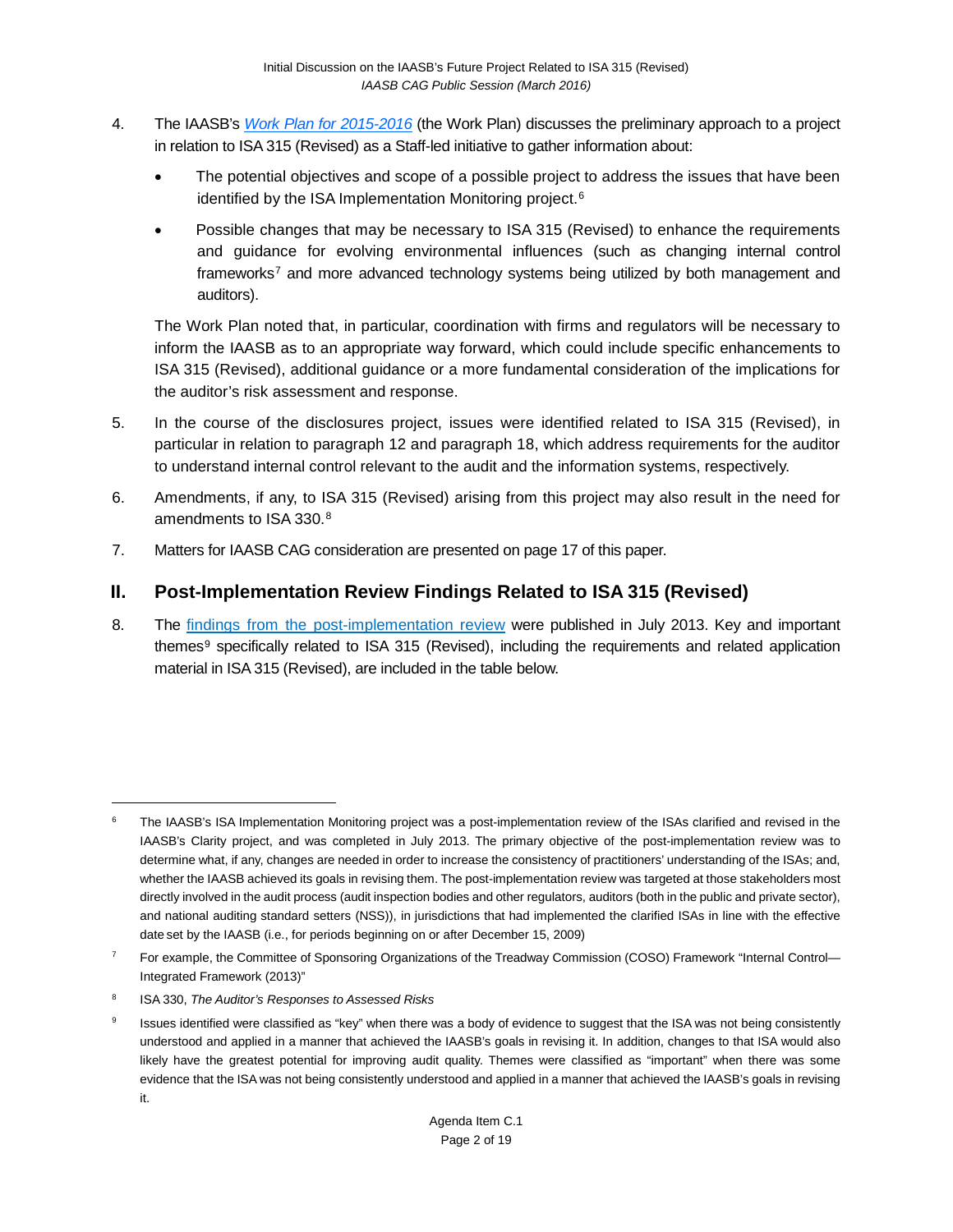| 9.<br>Inconsistency in the nature and number of significant risks identified (Key Theme) |                                                                                                                                                                                                                                                                                                                                                                                                                                   |                                               |                                                                                                                                                                                                                                                                                                                                                     |  |  |  |
|------------------------------------------------------------------------------------------|-----------------------------------------------------------------------------------------------------------------------------------------------------------------------------------------------------------------------------------------------------------------------------------------------------------------------------------------------------------------------------------------------------------------------------------|-----------------------------------------------|-----------------------------------------------------------------------------------------------------------------------------------------------------------------------------------------------------------------------------------------------------------------------------------------------------------------------------------------------------|--|--|--|
| Post-<br>Implementation<br><b>Review Finding</b>                                         | There appears to be inconsistency in the number of significant risks being identified in<br>practice. This has a consequential effect on the work effort to respond to these risks.<br>Some believe the definition of significant risk is not clear. Some view it as circular<br>because it focuses on the implications of the risk (i.e., "requires special audit<br>considerations") rather than the nature of the risk itself. |                                               |                                                                                                                                                                                                                                                                                                                                                     |  |  |  |
| Relevant ISA 315                                                                         | <b>Definitions</b>                                                                                                                                                                                                                                                                                                                                                                                                                |                                               |                                                                                                                                                                                                                                                                                                                                                     |  |  |  |
| (Revised)<br>References                                                                  | Significant risk – An identified and assessed risk of material misstatement that, in the<br>auditor's judgment, requires special audit consideration.                                                                                                                                                                                                                                                                             |                                               |                                                                                                                                                                                                                                                                                                                                                     |  |  |  |
|                                                                                          |                                                                                                                                                                                                                                                                                                                                                                                                                                   | <b>Requirements</b>                           |                                                                                                                                                                                                                                                                                                                                                     |  |  |  |
|                                                                                          | <b>Risks that Require Special Audit Consideration</b>                                                                                                                                                                                                                                                                                                                                                                             |                                               |                                                                                                                                                                                                                                                                                                                                                     |  |  |  |
|                                                                                          | 27.                                                                                                                                                                                                                                                                                                                                                                                                                               |                                               | As part of the risk assessment as described in paragraph 25, the auditor shall<br>determine whether any of the risks identified are, in the auditor's judgment, a<br>significant risk. In exercising this judgment, the auditor shall exclude the effects of<br>identified controls related to the risk.                                            |  |  |  |
|                                                                                          | 28.                                                                                                                                                                                                                                                                                                                                                                                                                               |                                               | In exercising judgment as to which risks are significant risks, the auditor shall<br>consider at least the following:                                                                                                                                                                                                                               |  |  |  |
|                                                                                          |                                                                                                                                                                                                                                                                                                                                                                                                                                   | (a)                                           | Whether the risk is a risk of fraud;                                                                                                                                                                                                                                                                                                                |  |  |  |
|                                                                                          |                                                                                                                                                                                                                                                                                                                                                                                                                                   | (b)                                           | Whether the risk is related to recent significant economic, accounting or other<br>developments and, therefore, requires specific attention;                                                                                                                                                                                                        |  |  |  |
|                                                                                          |                                                                                                                                                                                                                                                                                                                                                                                                                                   | (c)                                           | The complexity of transactions;                                                                                                                                                                                                                                                                                                                     |  |  |  |
|                                                                                          |                                                                                                                                                                                                                                                                                                                                                                                                                                   | (d)                                           | Whether the risk involves significant transactions with related parties;                                                                                                                                                                                                                                                                            |  |  |  |
|                                                                                          |                                                                                                                                                                                                                                                                                                                                                                                                                                   | (e)                                           | The degree of subjectivity in the measurement of financial information related<br>to the risk, especially those measurements involving a wide range of<br>measurement uncertainty; and                                                                                                                                                              |  |  |  |
|                                                                                          |                                                                                                                                                                                                                                                                                                                                                                                                                                   | (f)                                           | Whether the risk involves significant transactions that are outside the normal<br>course of business for the entity, or that otherwise appear to be unusual. (Ref:<br>Para. A132-A136)                                                                                                                                                              |  |  |  |
|                                                                                          | 29.                                                                                                                                                                                                                                                                                                                                                                                                                               |                                               | If the auditor has determined that a significant risk exists, the auditor shall obtain an<br>understanding of the entity's controls, including control activities, relevant to that<br>risk. (Ref: Para. A137-A139)                                                                                                                                 |  |  |  |
|                                                                                          |                                                                                                                                                                                                                                                                                                                                                                                                                                   |                                               | <b>Application Material</b>                                                                                                                                                                                                                                                                                                                         |  |  |  |
|                                                                                          |                                                                                                                                                                                                                                                                                                                                                                                                                                   | <b>Significant Risks</b>                      |                                                                                                                                                                                                                                                                                                                                                     |  |  |  |
|                                                                                          |                                                                                                                                                                                                                                                                                                                                                                                                                                   | Identifying Significant Risks (Ref: Para. 28) |                                                                                                                                                                                                                                                                                                                                                     |  |  |  |
|                                                                                          |                                                                                                                                                                                                                                                                                                                                                                                                                                   |                                               | A132. Significant risks often relate to significant non-routine transactions or judgmental<br>matters. Non-routine transactions are transactions that are unusual, due to either<br>size or nature, and that therefore occur infrequently. Judgmental matters may<br>include the development of accounting estimates for which there is significant |  |  |  |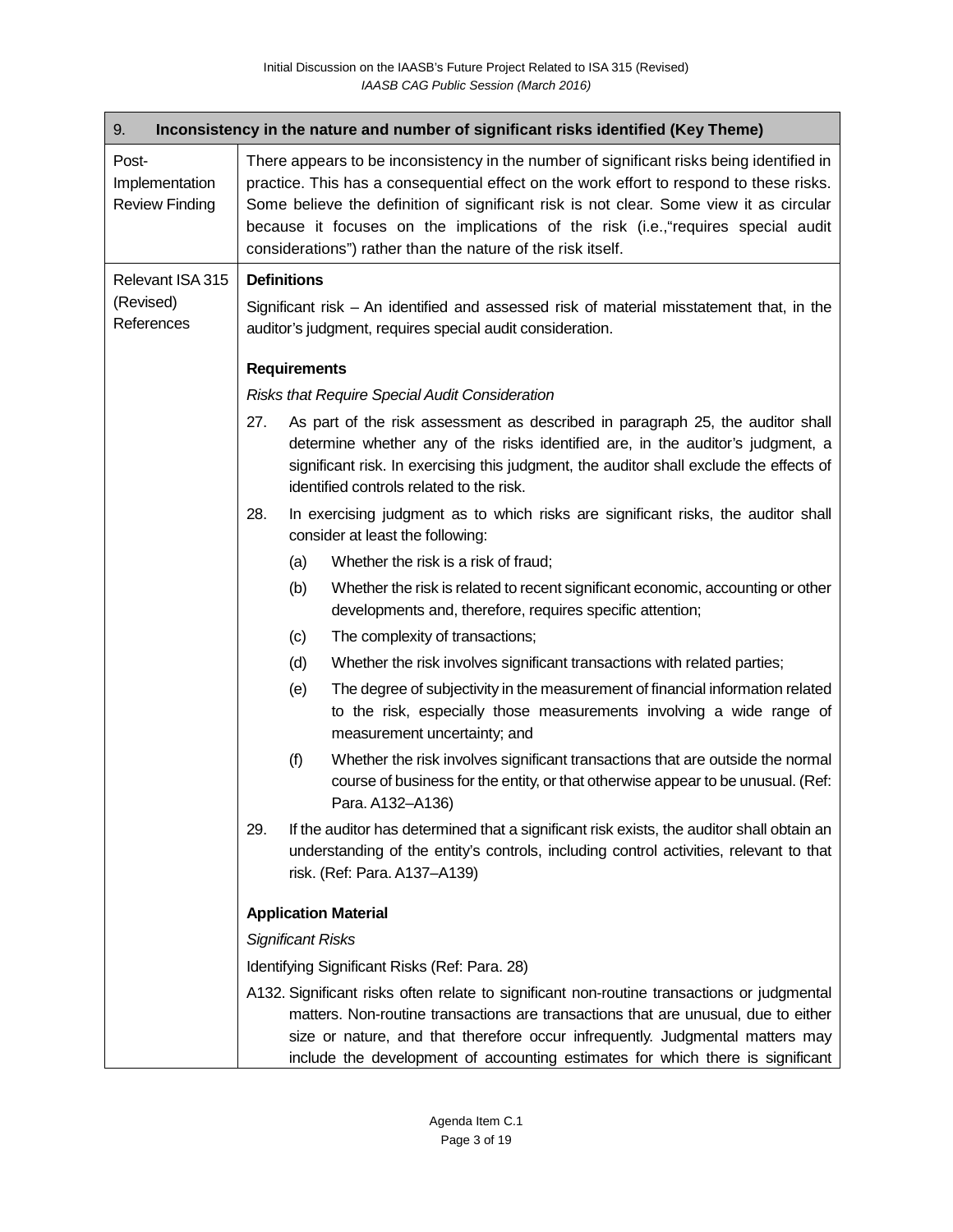| measurement uncertainty. Routine, non-complex transactions that are subject to<br>systematic processing are less likely to give rise to significant risks.                                                                                                                                                                                                                                                                                                                                      |
|-------------------------------------------------------------------------------------------------------------------------------------------------------------------------------------------------------------------------------------------------------------------------------------------------------------------------------------------------------------------------------------------------------------------------------------------------------------------------------------------------|
| A133. Risks of material misstatement may be greater for significant non-routine<br>transactions arising from matters such as the following:                                                                                                                                                                                                                                                                                                                                                     |
| Greater management intervention to specify the accounting treatment.                                                                                                                                                                                                                                                                                                                                                                                                                            |
| Greater manual intervention for data collection and processing.                                                                                                                                                                                                                                                                                                                                                                                                                                 |
| Complex calculations or accounting principles.                                                                                                                                                                                                                                                                                                                                                                                                                                                  |
| The nature of non-routine transactions, which may make it difficult for the<br>entity to implement effective controls over the risks.                                                                                                                                                                                                                                                                                                                                                           |
| A134. Risks of material misstatement may be greater for significant judgmental matters<br>that require the development of accounting estimates, arising from matters such as<br>the following:                                                                                                                                                                                                                                                                                                  |
| Accounting principles for accounting estimates or revenue recognition may<br>be subject to differing interpretation.                                                                                                                                                                                                                                                                                                                                                                            |
| Required judgment may be subjective or complex, or require assumptions<br>about the effects of future events, for example, judgment about fair value.                                                                                                                                                                                                                                                                                                                                           |
| A135. ISA 330 describes the consequences for further audit procedures of identifying a<br>risk as significant. <sup>10</sup>                                                                                                                                                                                                                                                                                                                                                                    |
| Significant risks relating to the risks of material misstatement due to fraud                                                                                                                                                                                                                                                                                                                                                                                                                   |
| A136. ISA 240 provides further requirements and guidance in relation to the identification<br>and assessment of the risks of material misstatement due to fraud. <sup>11</sup>                                                                                                                                                                                                                                                                                                                  |
| Understanding Controls Related to Significant Risks (Ref: Para. 29)                                                                                                                                                                                                                                                                                                                                                                                                                             |
| A137. Although risks relating to significant non-routine or judgmental matters are often less<br>likely to be subject to routine controls, management may have other responses<br>intended to deal with such risks. Accordingly, the auditor's understanding of whether<br>the entity has designed and implemented controls for significant risks arising from<br>non-routine or judgmental matters includes whether and how management<br>responds to the risks. Such responses might include: |
| Control activities such as a review of assumptions by senior management or<br>experts.                                                                                                                                                                                                                                                                                                                                                                                                          |
| Documented processes for estimations.                                                                                                                                                                                                                                                                                                                                                                                                                                                           |
| Approval by those charged with governance.                                                                                                                                                                                                                                                                                                                                                                                                                                                      |
| A138. For example, where there are one-off events such as the receipt of notice of a<br>significant lawsuit, consideration of the entity's response may include such matters<br>as whether it has been referred to appropriate experts (such as internal or external<br>legal counsel), whether an assessment has been made of the potential effect, and                                                                                                                                        |

<span id="page-3-0"></span><sup>10</sup> ISA 330, *The Auditors Responses to Assessed Risks*, paragraphs 15 and 21

<span id="page-3-1"></span><sup>11</sup> ISA 240, *The Auditor's Responsibilities Relating to Fraud in an Audit of Financial Statements*, paragraphs 25–27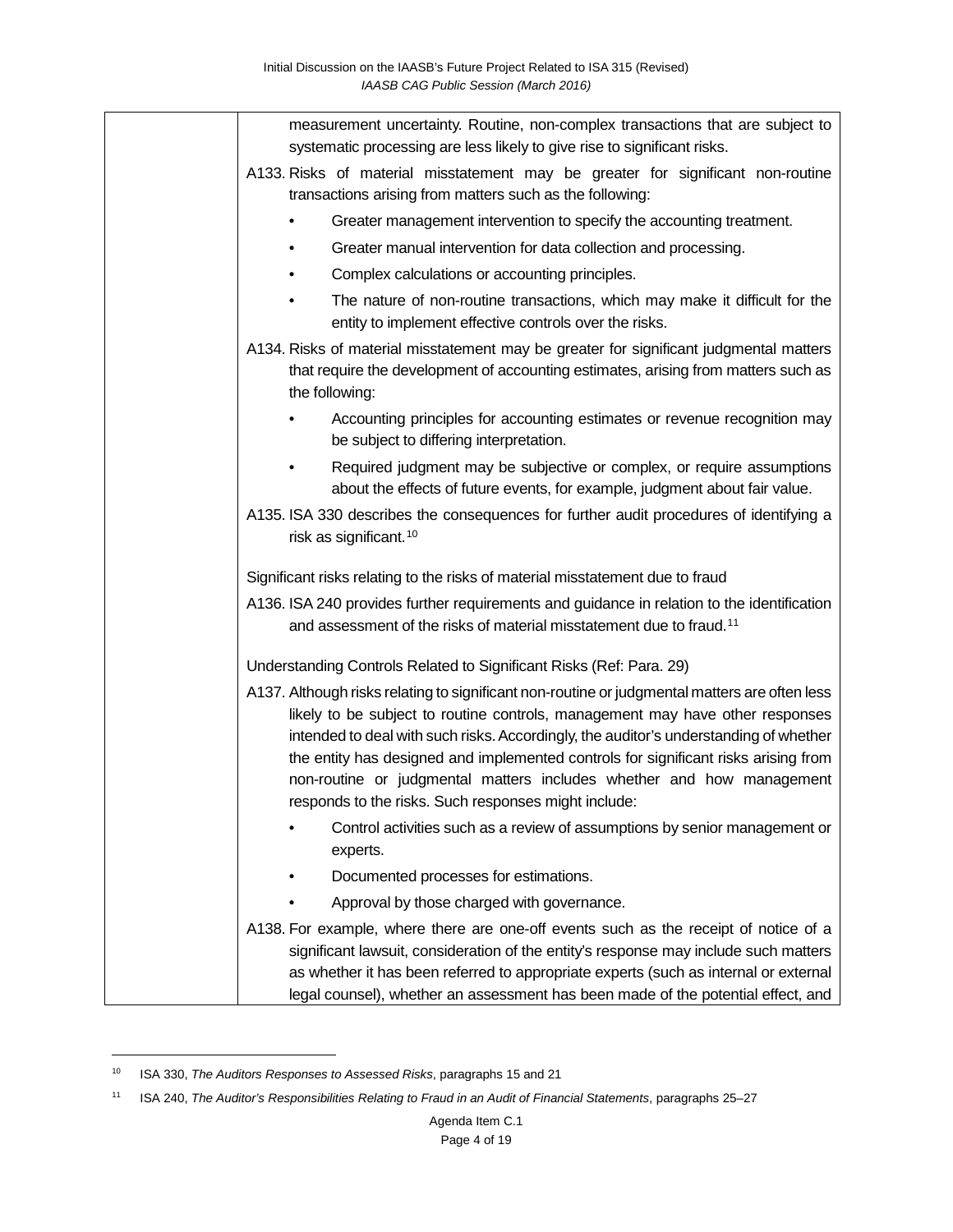|                                                                     | how it is proposed that the circumstances are to be disclosed in the financial<br>statements.                                                                                                                                                                                                                                                                                                                                                                                                                                                                                                                                            |  |  |  |
|---------------------------------------------------------------------|------------------------------------------------------------------------------------------------------------------------------------------------------------------------------------------------------------------------------------------------------------------------------------------------------------------------------------------------------------------------------------------------------------------------------------------------------------------------------------------------------------------------------------------------------------------------------------------------------------------------------------------|--|--|--|
|                                                                     | A139. In some cases, management may not have appropriately responded to significant<br>risks of material misstatement by implementing controls over these significant risks.<br>Failure by management to implement such controls is an indicator of a significant<br>deficiency in internal control. <sup>12</sup>                                                                                                                                                                                                                                                                                                                       |  |  |  |
| Interaction with<br>other current<br><b>IAASB</b> projects          | ISA 60013                                                                                                                                                                                                                                                                                                                                                                                                                                                                                                                                                                                                                                |  |  |  |
|                                                                     | Issues have been noted relating to risks that have been identified at the component level<br>but not appropriately considered at the group level, and the work effort related to identified<br>significant risks across the group (see paragraphs 32-36 of this paper).                                                                                                                                                                                                                                                                                                                                                                  |  |  |  |
|                                                                     | ISA 54014                                                                                                                                                                                                                                                                                                                                                                                                                                                                                                                                                                                                                                |  |  |  |
|                                                                     | The definition and identification of significant risks and the relationship with high estimation<br>uncertainty is also important to the IAASB's work to revise ISA 540 (see paragraph 28 of<br>this paper).                                                                                                                                                                                                                                                                                                                                                                                                                             |  |  |  |
| 10.<br>Identification of Controls Relevant to the Audit (Key Theme) |                                                                                                                                                                                                                                                                                                                                                                                                                                                                                                                                                                                                                                          |  |  |  |
| Post-<br>Implementation<br><b>Review Finding</b>                    | Respondents noted that the requirements to obtain an understanding of internal<br>control <sup>15</sup> and control activities <sup>16</sup> "relevant to the audit" can be difficult to apply in<br>practice. It was noted that the guidance on identifying controls that are relevant to the<br>audit is not clear and in some cases controls that are identified for testing do not<br>address the identified risks of material misstatement. A number of respondents thought<br>that the requirements in ISA 315 (Revised) are excessive if, as is the case on many<br>smaller audits, a substantive approach to testing is adopted. |  |  |  |
| Relevant ISA 315<br>(Revised)<br>References                         | <b>Requirements</b>                                                                                                                                                                                                                                                                                                                                                                                                                                                                                                                                                                                                                      |  |  |  |
|                                                                     | The Entity's Internal Control                                                                                                                                                                                                                                                                                                                                                                                                                                                                                                                                                                                                            |  |  |  |
|                                                                     | 12.<br>The auditor shall obtain an understanding of internal control relevant to the audit.<br>Although most controls relevant to the audit are likely to relate to financial reporting,<br>not all controls that relate to financial reporting are relevant to the audit. It is a matter<br>of the auditor's professional judgment whether a control, individually or in<br>combination with others, is relevant to the audit. (Ref: Para. A49-A72)                                                                                                                                                                                     |  |  |  |
|                                                                     | Nature and Extent of the Understanding of Relevant Controls                                                                                                                                                                                                                                                                                                                                                                                                                                                                                                                                                                              |  |  |  |
|                                                                     | 13.<br>When obtaining an understanding of controls that are relevant to the audit, the<br>auditor shall evaluate the design of those controls and determine whether they have                                                                                                                                                                                                                                                                                                                                                                                                                                                            |  |  |  |

<span id="page-4-0"></span><sup>12</sup> ISA 265, *Communicating Deficiencies in Internal Control to Those Charged with Governance and Management*, paragraph A7

<span id="page-4-1"></span><sup>13</sup> ISA 600, *Special Considerations—Audits of Group Financial Statements (Including the Work of Component Auditors)*

<span id="page-4-2"></span><sup>14</sup> ISA 540, *Auditing Accounting Estimates, Including Fair Value Accounting Estimates, and Related Disclosures*

<span id="page-4-3"></span><sup>&</sup>lt;sup>15</sup> Paragraph 12 of ISA 315 (Revised) requires the auditor to obtain an understanding of internal control relevant to the audit.

<span id="page-4-4"></span><sup>16</sup> Paragraph 20 of ISA 315 (Revised) requires the auditor to obtain an understanding of control activities relevant to the audit...in order to assess the risks of material misstatement at the assertion level and design further audit procedures responsive to assessed risks.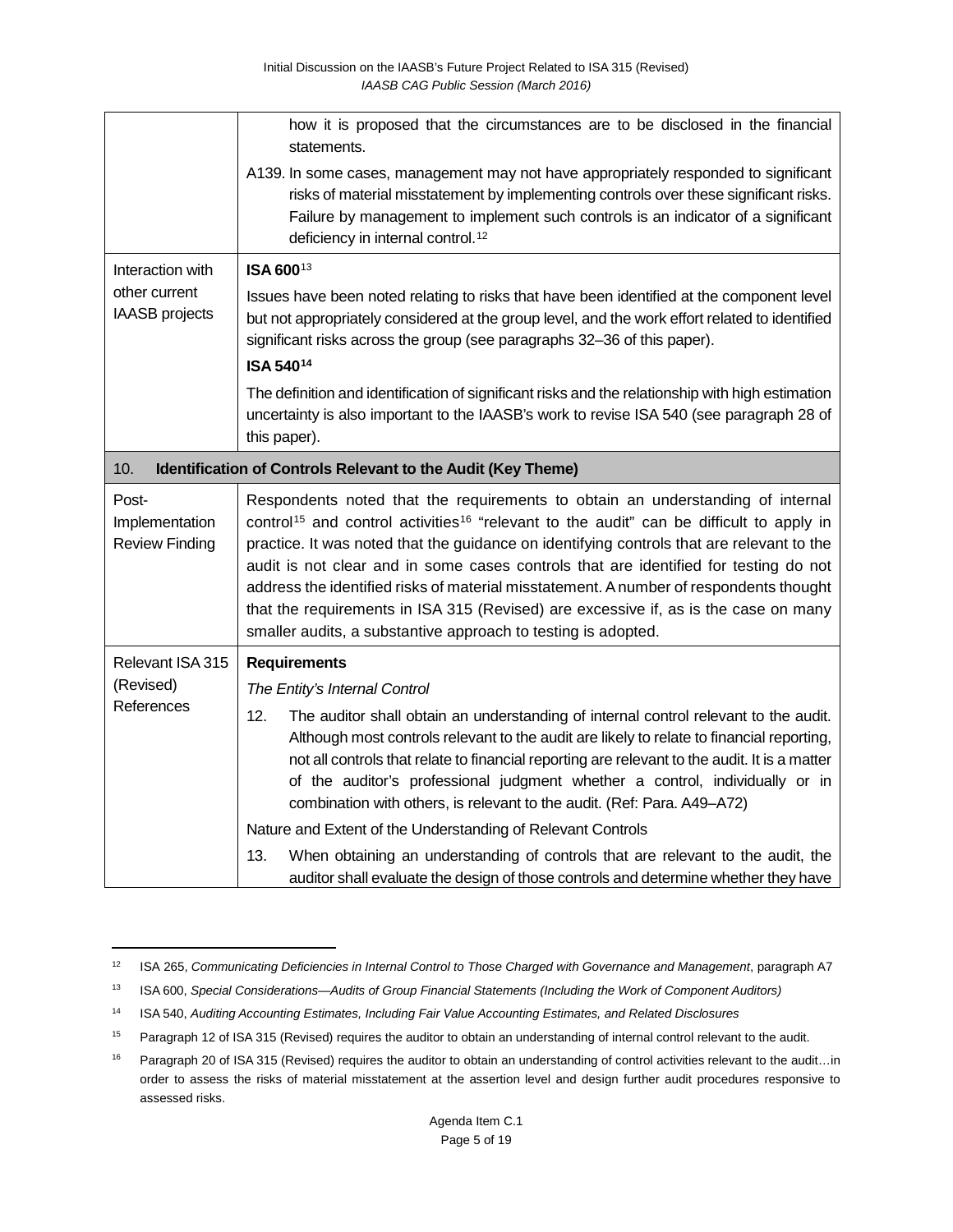|                                                                    | been implemented, by performing procedures in addition to inquiry of the entity's<br>personnel. (Ref: Para. A73-A75)                                                                                                                                                                                                                                                                                                                                                                                                                                                           |  |  |  |  |
|--------------------------------------------------------------------|--------------------------------------------------------------------------------------------------------------------------------------------------------------------------------------------------------------------------------------------------------------------------------------------------------------------------------------------------------------------------------------------------------------------------------------------------------------------------------------------------------------------------------------------------------------------------------|--|--|--|--|
|                                                                    | Control activities relevant to the audit                                                                                                                                                                                                                                                                                                                                                                                                                                                                                                                                       |  |  |  |  |
|                                                                    | 20.<br>The auditor shall obtain an understanding of control activities relevant to the audit,<br>being those the auditor judges it necessary to understand in order to assess the<br>risks of material misstatement at the assertion level and design further audit<br>procedures responsive to assessed risks. An audit does not require an<br>understanding of all the control activities related to each significant class of<br>transactions, account balance, and disclosure in the financial statements or to every<br>assertion relevant to them. (Ref: Para. A96-A102) |  |  |  |  |
|                                                                    | <b>Application Material</b>                                                                                                                                                                                                                                                                                                                                                                                                                                                                                                                                                    |  |  |  |  |
|                                                                    | The Entity's Internal Control (Ref: Para. 12)                                                                                                                                                                                                                                                                                                                                                                                                                                                                                                                                  |  |  |  |  |
|                                                                    | A49. An understanding of internal control assists the auditor in identifying types of<br>potential misstatements and factors that affect the risks of material misstatement,<br>and in designing the nature, timing and extent of further audit procedures.                                                                                                                                                                                                                                                                                                                    |  |  |  |  |
|                                                                    | The following application material on internal control is presented in four sections,<br>A50.<br>as follows:                                                                                                                                                                                                                                                                                                                                                                                                                                                                   |  |  |  |  |
|                                                                    | General Nature and Characteristics of Internal Control. (Para. A51-A66)                                                                                                                                                                                                                                                                                                                                                                                                                                                                                                        |  |  |  |  |
|                                                                    | Controls Relevant to the Audit. (Para. A67-A72)                                                                                                                                                                                                                                                                                                                                                                                                                                                                                                                                |  |  |  |  |
|                                                                    | Nature and Extent of the Understanding of Relevant Controls. (Para. A73–<br>A75)                                                                                                                                                                                                                                                                                                                                                                                                                                                                                               |  |  |  |  |
|                                                                    | Components of Internal Control. (Para. A76-A102)                                                                                                                                                                                                                                                                                                                                                                                                                                                                                                                               |  |  |  |  |
|                                                                    | ISA 315 (Revised) paragraphs A51-A102 not shown in this paper - refer to ISA 315<br>(Revised) in Agenda Item 3-B for these paragraphs.                                                                                                                                                                                                                                                                                                                                                                                                                                         |  |  |  |  |
| 11.<br><b>Risks and Controls Arising from IT (Important Theme)</b> |                                                                                                                                                                                                                                                                                                                                                                                                                                                                                                                                                                                |  |  |  |  |
| Post-<br>Implementation<br><b>Review Finding</b>                   | Some suggest that ISA 315 (Revised) is not sufficiently reflective of the complexity of the<br>information systems used by many larger entities and the central importance of these<br>systems to the audit of the financial statements. Some believe that, because information<br>technology (IT) risks are not emphasized sufficiently in ISA 315 (Revised), general IT<br>controls may not be tested sufficiently when reliance is placed on IT-dependent controls.                                                                                                         |  |  |  |  |
| Relevant ISA 315                                                   | <b>Requirements</b>                                                                                                                                                                                                                                                                                                                                                                                                                                                                                                                                                            |  |  |  |  |
| (Revised)<br>References                                            | 21.<br>In understanding the entity's control activities, the auditor shall obtain an<br>understanding of how the entity has responded to risks arising from IT. (Ref: Para.<br>A103-A105)                                                                                                                                                                                                                                                                                                                                                                                      |  |  |  |  |
|                                                                    | <b>Application Material</b>                                                                                                                                                                                                                                                                                                                                                                                                                                                                                                                                                    |  |  |  |  |
|                                                                    | Risks Arising from IT (Ref: Para. 21)                                                                                                                                                                                                                                                                                                                                                                                                                                                                                                                                          |  |  |  |  |
|                                                                    | A103. The use of IT affects the way that control activities are implemented. From the<br>auditor's perspective, controls over IT systems are effective when they maintain the                                                                                                                                                                                                                                                                                                                                                                                                  |  |  |  |  |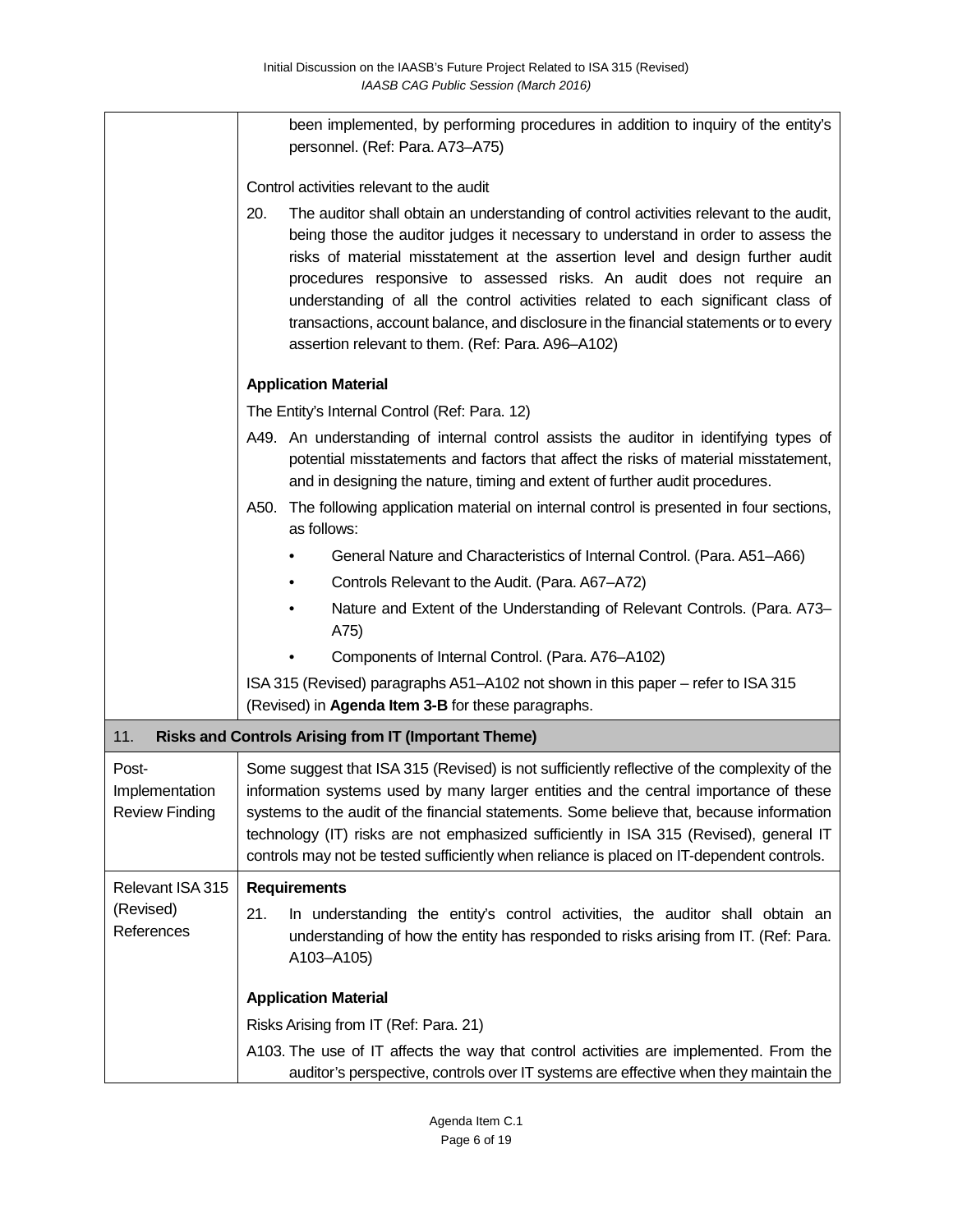integrity of information and the security of the data such systems process, and include effective general IT controls and application controls. A104. General IT controls are policies and procedures that relate to many applications and support the effective functioning of application controls. They apply to mainframe, miniframe, and end-user environments. General IT controls that maintain the integrity of information and security of data commonly include controls over the following: Data center and network operations. System software acquisition, change and maintenance. • Program change. Access security. • Application system acquisition, development, and maintenance. They are generally implemented to deal with the risks referred to in paragraph A63. A105. Application controls are manual or automated procedures that typically operate at a business process level and apply to the processing of transactions by individual applications. Application controls can be preventive or detective in nature and are designed to ensure the integrity of the accounting records. Accordingly, application controls relate to procedures used to initiate, record, process and report transactions or other financial data. These controls help ensure that transactions occurred, are authorized, and are completely and accurately recorded and processed. Examples include edit checks of input data, and numerical sequence checks with manual follow-up of exception reports or correction at the point of data entry.

- 12. Other themes (i.e., that were not classified as key or important) arising from the post-implementation review related to ISA 315 (Revised) included:
	- A. Practical Issues Relating to Risk Assessment

Some respondents identified practical issues relating to assessing risk at the assertion level, specifically that there is insufficient practical guidance on assessing risks of material misstatement at the financial statement and assertion level to achieve the stated objective of ISA 315 (Revised). These respondents suggested that consideration be given to additional application material explaining the risk assessment process.

B. Documentation of Risk Assessment Procedures

A few respondents have the view that more guidance is needed regarding the nature and extent of documentation for understanding the business and especially internal controls, in particular for the audits of Small and Medium Entities (SMEs).

C. Organization of the Standard

A few respondents have the view that the organization of the standard is very complex, such that the requirements and guidance are difficult to implement in a work flow or logical sequence of risk assessment procedures.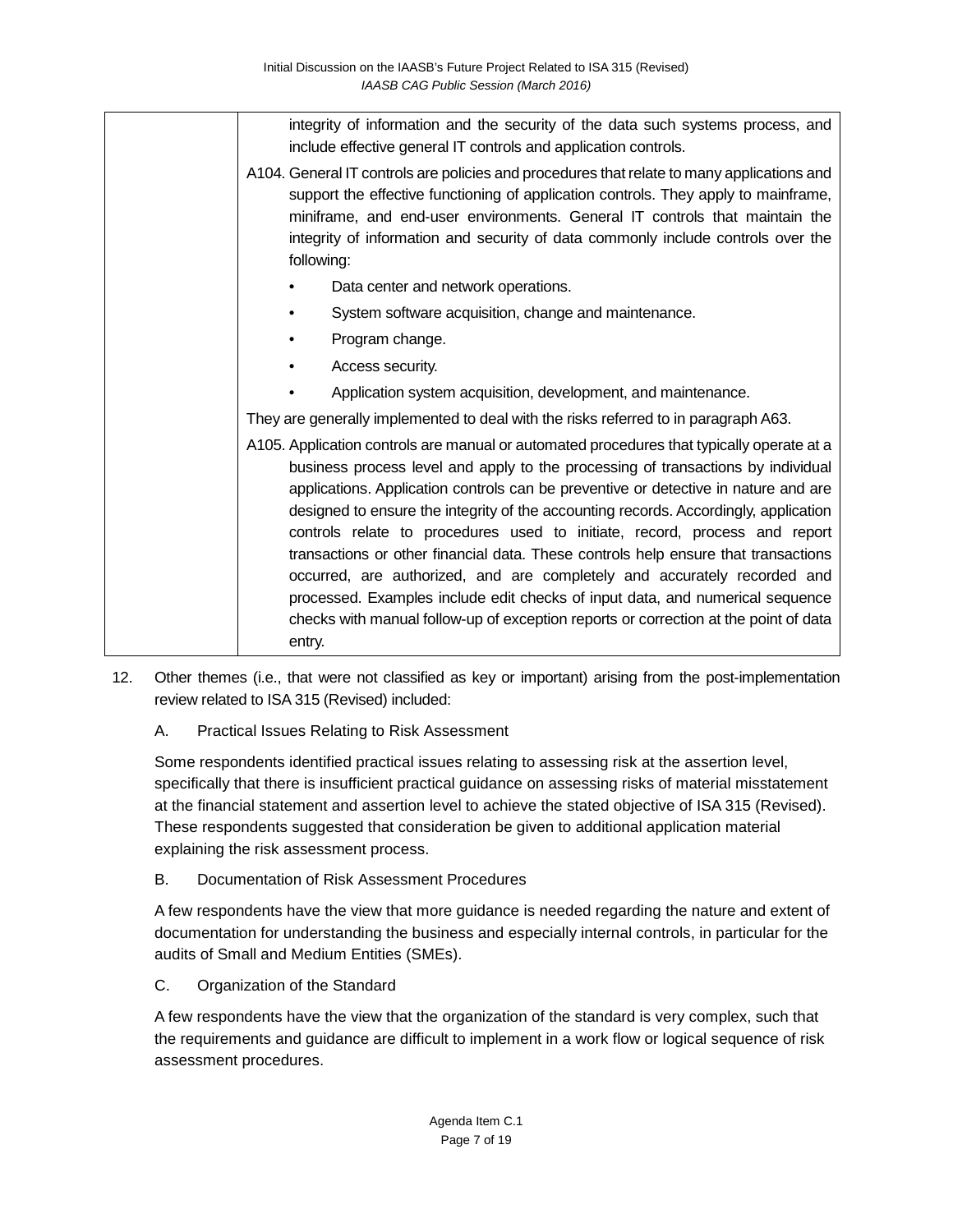### **III. Other Issues Related to ISA 315 (Revised)**

#### **Audits of SMEs**

- 13. Several of the matters noted in the ISA post-implementation monitoring project related to challenges experienced by those who perform audits of SMEs. Often, SMEs engage in relatively simple business transactions, which means that their audits under the ISAs will generally be relatively straightforward.
- 14. The ISAs, including ISA 315 (Revised), include considerations specific to smaller entities, which are intended to assist in the applications of the requirements of the ISAs in the audits of such entities.[17](#page-7-0) The ISAs specifically anticipate their application to an audit of an SME. For example, in relation to requirements within various ISAs:
	- They specify alternative procedures regarding understanding the entity's risk assessment process when the entity has not established such a process or it has an ad hoc process (a common occurrence in SMEs).[18](#page-7-1)
	- They specify a choice of audit procedures based on the particular circumstances (e.g., choice of responses to assessed risks for accounting estimates under ISA 540[19](#page-7-2) where the option of using evidence arising from events occurring after the date of the financial statements is often an effective response in an SME audit, when such evidence is relevant to the accounting estimate and there is a long period between the date of the statement of financial position and the date of the auditor's report).
	- They indicate if a requirement is conditional, for example, where those charged with governance and management are the same (a situation often seen in SMEs).<sup>[20](#page-7-3)</sup>
- 15. In addition, the application and other explanatory material in ISA 315 (Revised) contains a number of considerations specific to the audit of smaller entities.[21](#page-7-4)
- 16. However many auditors have noted challenges with the application of the ISAs to audits of SMEs. This feedback and other initiatives, such as the Nordic Federation of Accountants' proposals to develop a standard for audits of smaller entities, $22$  suggests that it may not be sufficiently clear how the ISAs' riskbased approach can be appropriately applied to SMEs.

<span id="page-7-0"></span><sup>&</sup>lt;sup>17</sup> These additional considerations do not, however, limit or reduce the responsibility of the auditor to comply with the requirements of the ISAs. The *2009 IAASB Staff* publication *Staff Questions & Answers - [Applying ISAs Proportionately with the Size and](http://www.ifac.org/publications-resources/staff-questions-answers-applying-isas-proportionately-size-and-complexity-ent)  [Complexity of an Entity](http://www.ifac.org/publications-resources/staff-questions-answers-applying-isas-proportionately-size-and-complexity-ent)* further highlights how the design of the ISAs enables them to be applied in a manner proportionate with the size and complexity of an entity.

<span id="page-7-1"></span><sup>&</sup>lt;sup>18</sup> ISA 315 (Revised), paragraph 17

<span id="page-7-2"></span><sup>19</sup> ISA 540, paragraph 13

<span id="page-7-3"></span><sup>&</sup>lt;sup>20</sup> ISA 260 (Revised), *Communication with Those Charged with Governance, paragraph 13* 

<span id="page-7-4"></span><sup>21</sup> ISA 315 (Revised), paragraphs A17, A23, A48, A52, A56–A57, A84–A86, A88, A93, A95, A101–A102 and A108

<span id="page-7-5"></span><sup>&</sup>lt;sup>22</sup> The **IAASB** has responded to th[e Nordic Federation of Accountants'](https://www.revisorforeningen.no/fag/nyheter/Nordic_standard/) initiative to explore ways to further support small and medium practices promote audits as a valued service for SMEs.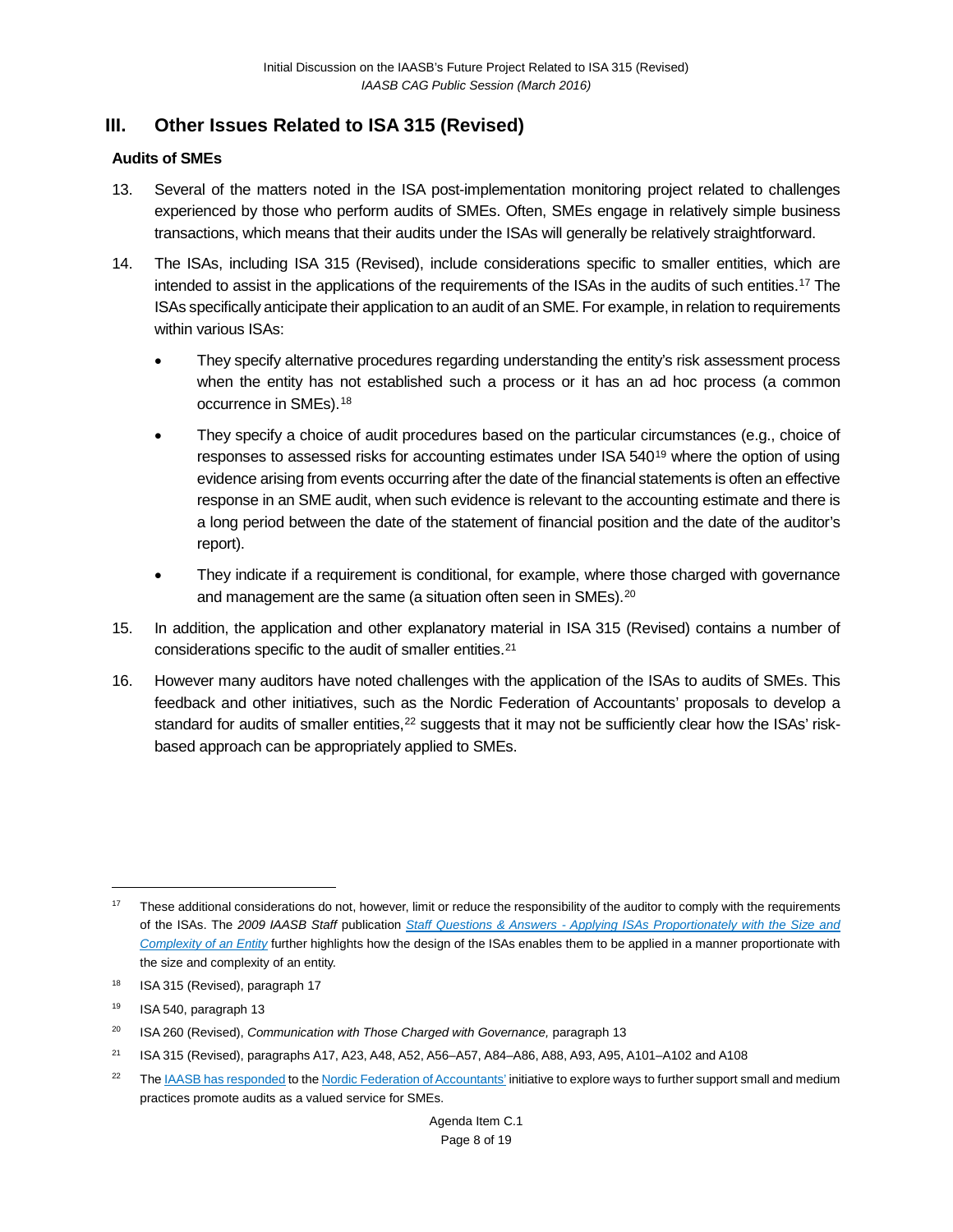#### **Additional Feedback from Practice**

- 17. In addition to the matters noted in the ISA post-implementation review, questions that arise in practice relevant to ISA 315 (Revised) include:
	- At what level should the risk assessment be done? At the financial statement level or at a level lower than the financial statements?
	- Whether there is an over emphasis in the auditor's response to assessed risks on those risks that have been identified as significant risks, and whether significant risks receive a disproportionate level of the auditor's work effort in relation to the level of effort dedicated to non-significant risk areas?
	- Should the number of significant risks increase relevant to the increase in size and complexity of the entity?
	- Should the complexity of the entity's information system be more of a consideration in the auditor's assessment of the risks of material misstatement?

## **IV. Interactions with Other IAASB Projects**

#### **Interaction with Completed Projects**

*Addressing Disclosures in the Audit of Financial Statements*

- 18. In July 2015, the IAASB released *[Addressing Disclosures in the Audit of Financial Statements –](http://www.ifac.org/news-events/2015-07/iaasb-finalizes-amendments-auditing-standards-promote-greater-focus-financial) [Revised ISAs and Related Conforming Amendments](http://www.ifac.org/news-events/2015-07/iaasb-finalizes-amendments-auditing-standards-promote-greater-focus-financial)* (effective for audits of financial statements for periods ending on or after December 15, 2016). The objective of the disclosures project was to focus auditors on addressing disclosures throughout the audit process by:
	- Enhancing the requirements in various ISAs to drive changes in the auditor's approach and improve consistency in practice to more specifically address disclosures, in particular qualitative disclosures.
	- Clarifying the auditor's work effort in relation to disclosures by providing additional guidance to assist auditors in better applying the requirements relating to disclosures.
- 19. Disclosures are an integral part of the financial statements and therefore addressing disclosures is an integral part of the audit of financial statements. It is therefore important that during all stages of the audit, including when obtaining an understanding of the entity, its environment and the entity's internal control, the auditor gives appropriate consideration to, and includes work effort on, disclosures.
- 20. As part of the disclosure project, consideration was given to changes in ISA 315 (Revised) relating to the understanding of the entity and its environment, including internal controls. Below is a summary of the relevant changes to the requirements and application material in ISA 315 (Revised 2015)<sup>[23](#page-8-0)</sup> arising from this project:
	- (a) *Paragraph 18 and related application material*: The changes clarify that, when obtaining an understanding of the entity and its environment, including internal controls, the understanding of the information system also includes the aspects of that system relating to information disclosed in the financial statements that is obtained from within or outside of the general and subsidiary ledgers.

<span id="page-8-0"></span> $23$  ISA 315 (Revised) updated for amendments arising from the disclosures project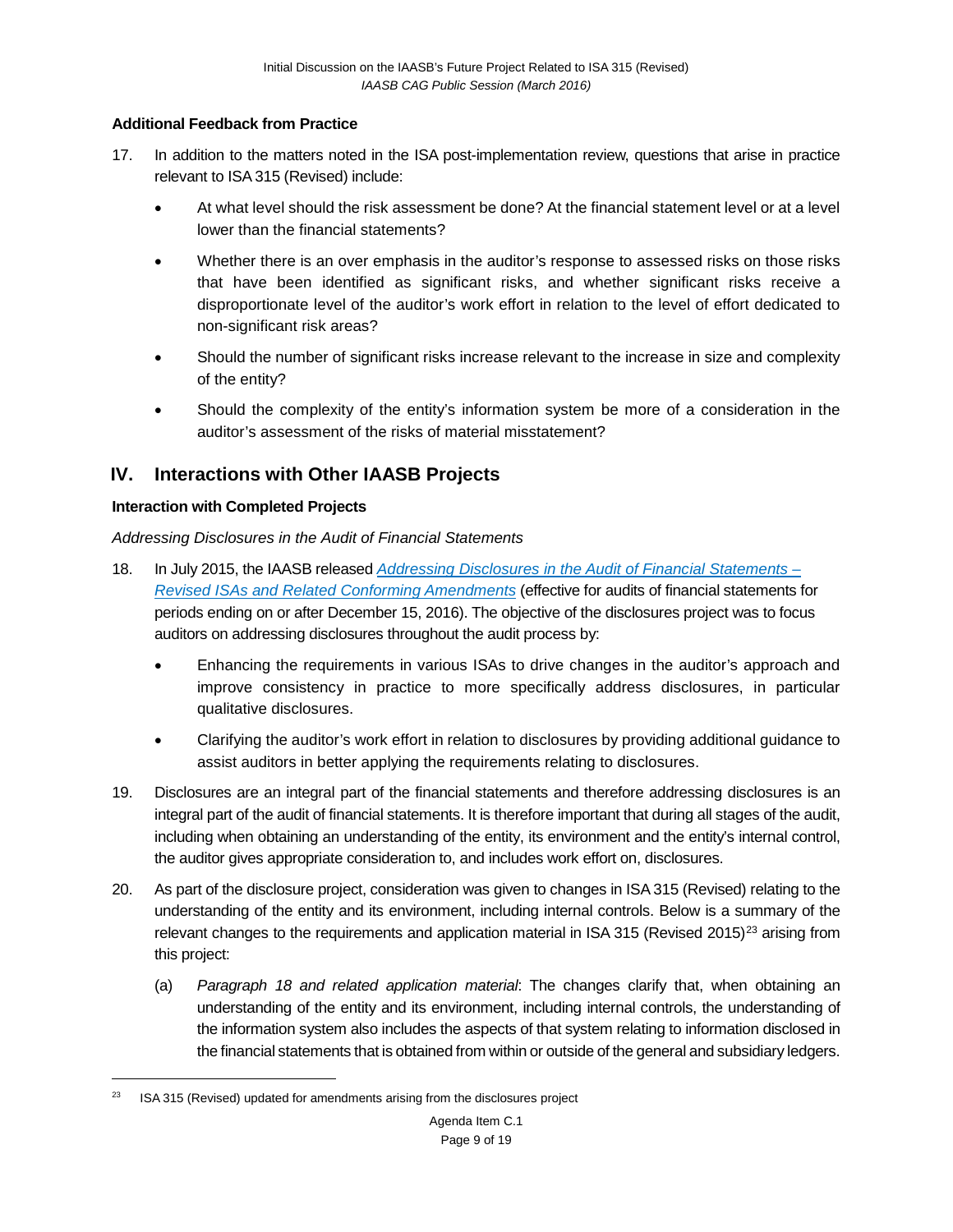The change in the requirement and the related application material emphasizes that certain of the information in disclosures may originate from outside the general and subsidiary ledgers, and was made to focus auditors on this aspect of the information system.

In making these amendments, the IAASB was mindful to not inadvertently "scope into the requirement" the need to obtain a more comprehensive understanding of systems and processes that may not be relevant to the audit, thereby increasing the auditor's work effort unnecessarily. Accordingly, the IAASB agreed to highlight in the application material<sup>[24](#page-9-0)</sup> that it is only the relevant aspects of the information systems that were applicable to this understanding, and that the extent of the understanding is matter of the auditor's professional judgment. The IAASB also provided revised and clarified examples of what these other sources of information could be to provide guidance to the enhanced requirement.[25](#page-9-1)

- (b) Other changes to ISA 315 (Revised 2015) arising from the disclosures project included:
	- *Integrating the assertions* for presentation and disclosure in ISA 315 (Revised 2015) with the assertions for account balances, classes of transactions and events to encourage addressing related disclosures with audit procedures for these elements. The changes also address the assertions for disclosures not directly related to account balances, classes of transactions and events.
	- Highlighting considerations around qualitative disclosures when identifying and assessing the risks of material misstatement.
	- *Focusing the auditor's attention on disclosures earlier in the audit process*, such as during the engagement team discussion. Additional matters relating to disclosures were added, such as discussions about complex matters relating to disclosures, including those involving significant judgment as to what information to disclose.<sup>[26](#page-9-2)</sup>
	- Making certain changes to address some of the concerns raised about qualitative disclosures. This included making specific reference made to qualitative disclosures in paragraph 26(a) and removing the reference to "magnitude" in paragraph 26(d) to emphasize that misstatements could arise in amounts or in narrative disclosures.
- 21. While these changes to ISA 315 (Revised 2015) from the disclosure project are not yet effective, the intent is to strengthen the auditor's risk assessment process as it relates to disclosures.

<span id="page-9-0"></span><sup>&</sup>lt;sup>24</sup> ISA 315 (Revised 2015), paragraph A89b

<span id="page-9-1"></span> $25$  ISA 315 (Revised 2015), paragraph A89a

<span id="page-9-2"></span><sup>&</sup>lt;sup>26</sup> ISA 315 (Revised 2015), paragraph A21a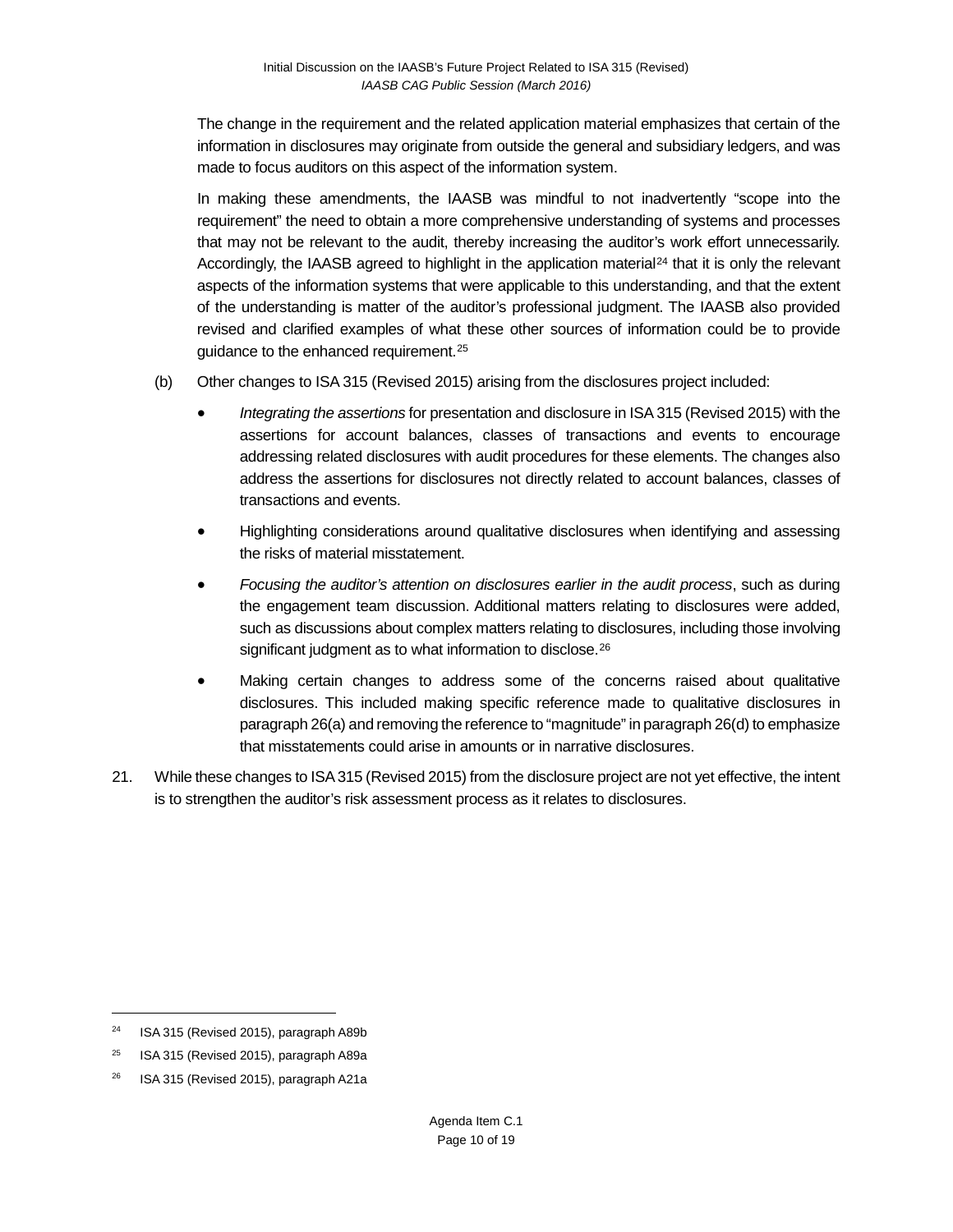#### *New and Revised Auditor Reporting Standards*

- 22. The new and revised Auditor Reporting standards, issued in January 2015 and effective for audits of financial statements for periods ending on or after December 15, 2016, introduced [key enhancements](http://www.ifac.org/system/files/uploads/IAASB/Audit%20Reporting-At%20a%20Glance-final.pdf) that interact with ISA 315 (Revised), including:
	- A new section, required in auditors' reports of listed entities<sup>[27](#page-10-0)</sup>, to communicate key audit matters (KAM). KAM are those matters that, in the auditor's judgment, were of most significance in the audit of the current-period financial statements (see below for interaction with ISA 315 (Revised)).
	- An enhanced description of the responsibilities of the auditor which is more closely aligned with the requirements of ISA 315 (Revised).

#### Determining KAM

- 23. To determine KAM, ISA 701<sup>[28](#page-10-1)</sup> sets out a decision framework for auditors, using the communications with those charged with governance as a starting point. From the matters communicated with those charged with governance, the auditor determines those matters that required significant auditor attention. In fulfilling this requirement, the auditor is always required to explicitly consider:
	- (a) Areas of higher assessed risk of material misstatement, or significant risks identified in accordance with ISA 315 (Revised).
	- (b) Significant auditor judgments relating to areas in the financial statements that involved significant management judgment, including accounting estimates that have been identified as having high estimation uncertainty.
	- (c) The effect on the audit of significant events or transactions that occurred during the period.

From these matters, the auditor determines which were of the most significance in the audit of the financial statements of the current period and therefore are the KAM.[29](#page-10-2)

24. No conforming amendments were made to ISA 315 (Revised) as a result of the auditor reporting project, although ISA 701 does provide additional guidance to assist in the consideration of KAM and stress the link to the auditor's risk assessment and response. There may therefore be implications for the new and revised Auditor Reporting standards to the extent amendments, if any, are made to ISA 315 (Revised) that impact the matters noted above.

#### Enhanced Description of Auditor Responsibilities

25. ISA 700 (Revised)<sup>[30](#page-10-3)</sup> requires an improved description of the responsibilities of the auditor and key features of an audit in the auditor's report (together with the provision for certain components of this description to be relocated to an appendix to the auditor's report, or for reference to be made to such description on the website of an appropriate authority). These changes are intended to align with the

<span id="page-10-0"></span><sup>&</sup>lt;sup>27</sup> Law or regulation may also require the auditor to communicate KAM and the auditor may also do so voluntarily (when not a listed entity or required by law or regulation).

<span id="page-10-1"></span><sup>&</sup>lt;sup>28</sup> ISA 701, *Communicating Key Audit Matters in the Independent Auditor's Report, paragraph 9* 

<span id="page-10-2"></span><sup>29</sup> ISA 701, paragraph 10

<span id="page-10-3"></span><sup>30</sup> ISA 700 (Revised), *Forming an Opinion and Reporting on Financial Statements*, paragraphs 39–40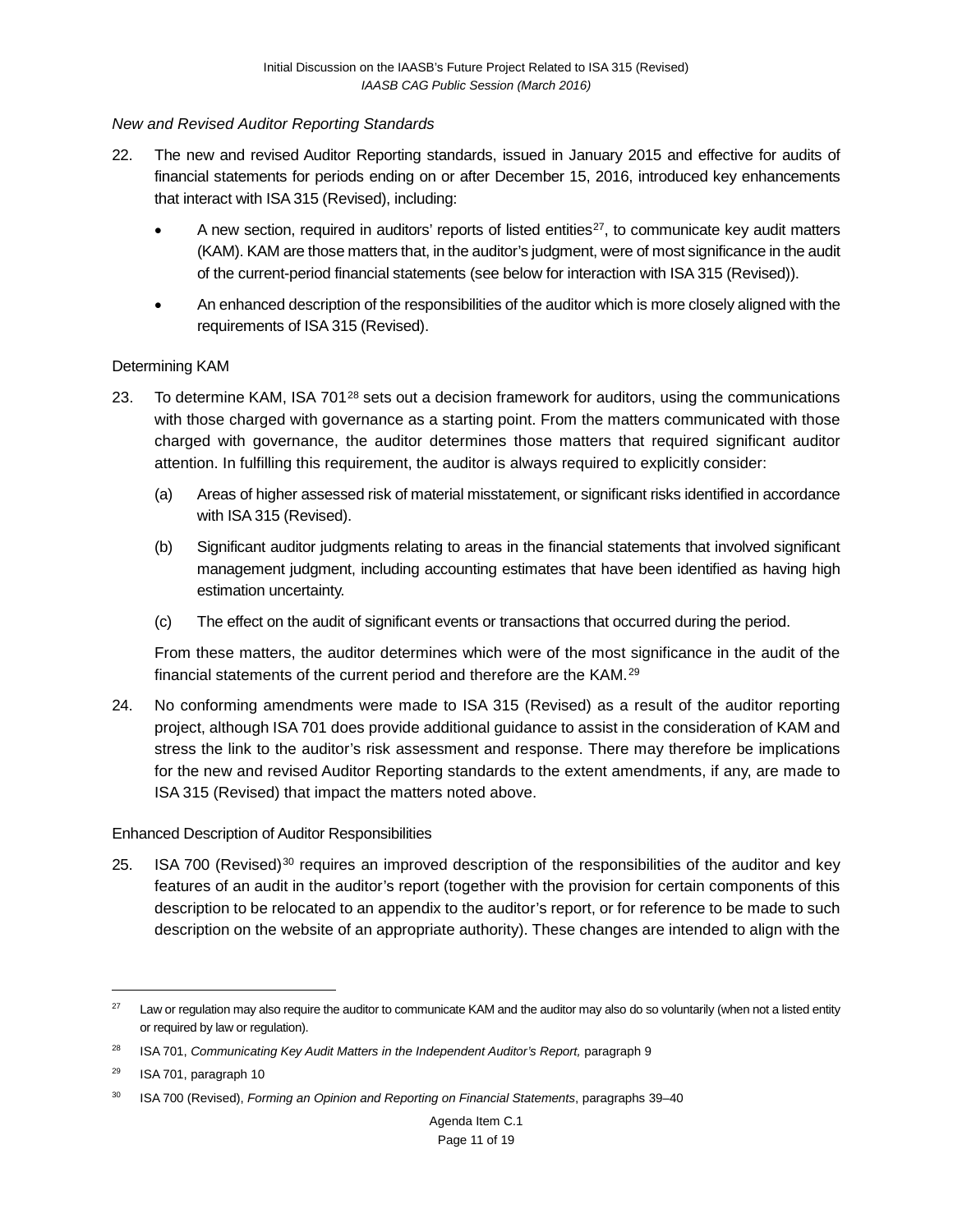risk-based approach of ISA 315 (Revised). An illustration of the required description is included in the Appendix to this paper.

#### **Interaction with Current IAASB Projects**

26. Recognizing the interactions between various IAASB projects and the importance of coordination among various working groups, there will be a joint meeting of the ISA 540 Task Force, Professional Skepticism, Data Analytics and ISA 315 (Revised) WGs as part the March 2016 IAASB meeting. The purpose of the joint meeting is to take the opportunity for these groups to reflect on the IAASB's and the IAASB Consultative Advisory Group's discussions at their respective March 2016 meetings on the individual topics. The joint meeting of these working groups and task force will allow the IAASB to continue to assess and evaluate the implications of the interactions between the various projects.

#### *Professional Skepticism*

- 27. Professional skepticism is essential in all aspects of the audit, including in the planning and risk assessment stage. The activities of the Professional Skepticism Working Group (PSWG) will be exploring what can be done to re-emphasize the important role of professional skepticism in audits of financial statements. In relation to the ISAs, the IAASB's [Invitation to Comment](http://www.ifac.org/publications-resources/invitation-comment-enhancing-audit-quality-public-interest)  $(ITC)^{31}$  $(ITC)^{31}$  $(ITC)^{31}$  notes that further consideration will be given to whether the current requirements and guidance in the ISAs that refer to professional skepticism are clear as to what is expected from auditors, including:
	- Whether the manner in which requirements in the ISAs, in particular those that address risk assessment and the audit of highly judgmental or subjective areas, are designed effectively and use appropriate terminology and language to drive appropriate auditor behavior.
	- Whether guidance can be developed to support auditors in their consideration of whether they have appropriately applied professional skepticism in the context of an individual engagement – for example, has enough of the right kind of work been done, and at the right time, as a basis for the auditor's conclusions?
	- Whether there is a need for clarification in the ISAs about what constitutes evidence of the application of professional skepticism and how auditors should document the application of professional skepticism in their working papers.

#### *ISA 540*

- 28. In December 2015 the IAASB approved the commencement of a standard-setting project to revise ISA 540. Matters to be considered by the ISA 540 Task Force that are likely to impact or be impacted by the ISA 315 (Revised) project include:
	- The link between the degree of estimation uncertainty of an accounting estimate and whether that accounting estimate is a significant risk.
	- Considering how unintentional and intentional management bias when evaluating the reasonableness of management's accounting estimate is taken into account in the auditor's risk assessment procedures.

<span id="page-11-0"></span><sup>31</sup> Invitation to Comment―*Enhancing Audit Quality in the Public Interest: A Focus on Professional Skepticism, Quality Control and Group Audits*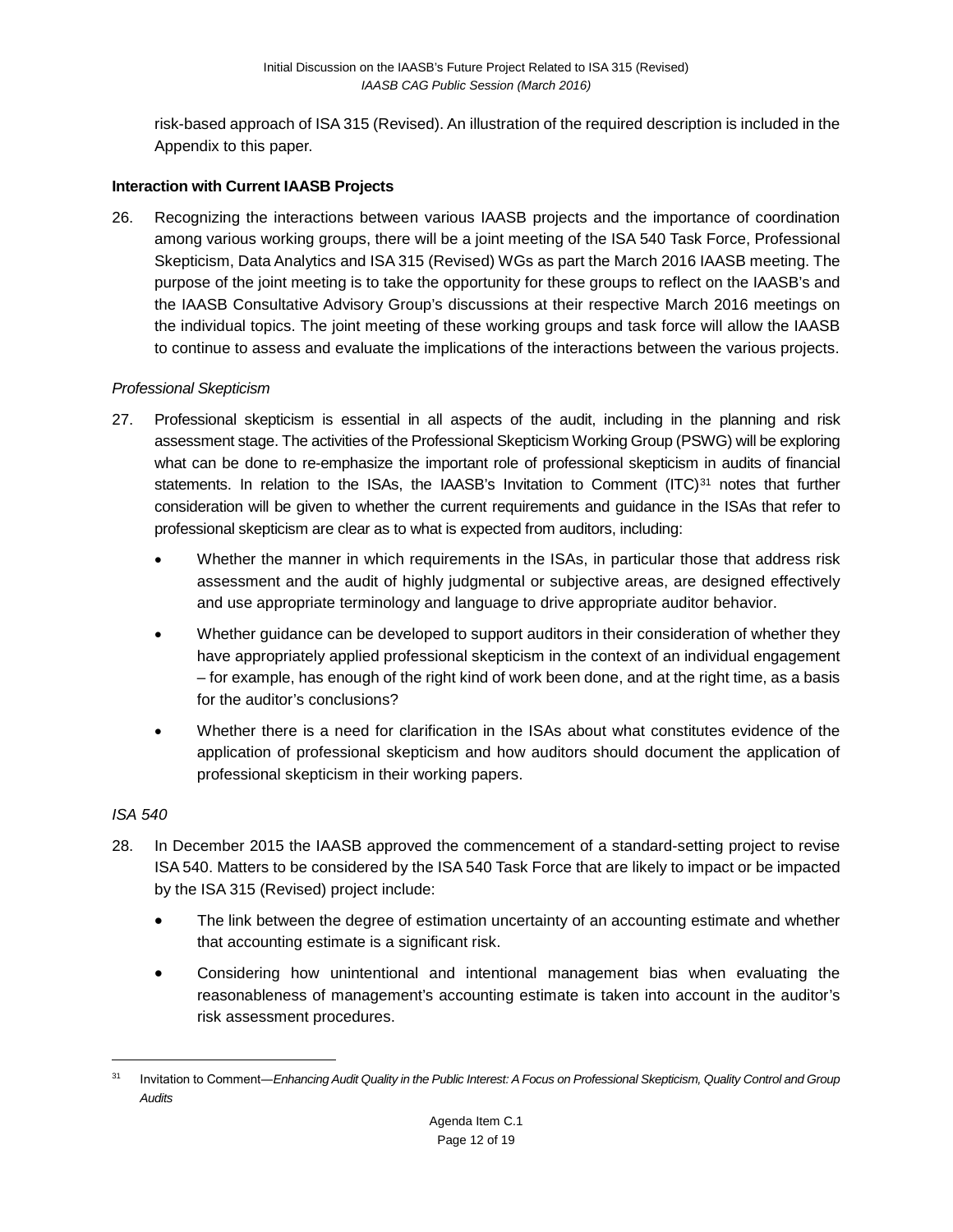In addition, the questions identified in paragraph 17 of this paper will also be particularly relevant to the ISA 540 project.

#### *Data Analytics*

- 29. The Board has established a separate working group to undertake initial work related to identifying matters relevant to the ISAs regarding developments in technology, particularly data analytics.
- 30. From outreach conducted to date by the Data Analytics Working Group (DAWG), the use of data analytics in an audit may be an effective tool to be able to gain the understanding of the entity and its environment required by ISA 315 (Revised). For example, in executing the requirements in ISA 315 (Revised) to understand the entity's internal controls, the auditor may follow transactions through the financial reporting process to understand the transaction flow. These procedures are currently performed primarily from discussions with the entity and following a sample of transactions through the financial reporting process. Using data analytics, tools are available to analyze all transactions in a particular process for an entire audit period, allowing the auditor to visualize all the paths the transaction took. This allows the auditor to see what actually occurred, and not focus only on what should be occurring.
- 31. As the ISA 315 (Revised) WG commences its activities, it will liaise with the DAWG on areas of common interest.

#### *Group Audits*

- 32. The ITC also discusses matters related to Group Audits and the interactions of ISA 600 with ISA 315 (Revised).
- 33. In the context of a Group Audit, issues have been identified related to the identification of significant risks and significant components. These include:
	- (a) Risks identified at the component level by the component auditors are sometimes not appropriately considered at the group level (i.e., inappropriate consideration is given as to whether such risks are group-wide risks or whether such risks also exist at some or all of the other components).
	- (b) In situations where group-wide significant risks have been identified that relate to all components, including non-significant components where no procedures are planned to be performed, it may be unclear as to where, or to which component, the work related to the significant risk is to be directed in order to appropriately respond to the risk.
	- (c) The interaction of "significant risks" and "significant components," [32](#page-12-0) i.e., how the identification of significant risks at a component impacts the determination as to whether a component is a significant component. Significant components are identified either based on financial metrics or whether components are likely to include significant risks (determined in accordance with ISA 315 (Revised)).[33](#page-12-1) As identification and assessment of significant risks is also linked to the identification of significant components, it has been noted that ISA 600 does not provide much detail as to how significant risks that are pervasive to the group (and which therefore potentially exist at all

<span id="page-12-0"></span><sup>&</sup>lt;sup>32</sup> A "significant component" is described as a component that is of individual financial significance to the group, or that, due to its specific nature or circumstances, is likely to include significant risks of material misstatement in the group financial statements (see paragraph 9(m) of ISA 600) (ITC paragraph 245).

<span id="page-12-1"></span><sup>33</sup> ISA 600, paragraphs 26–27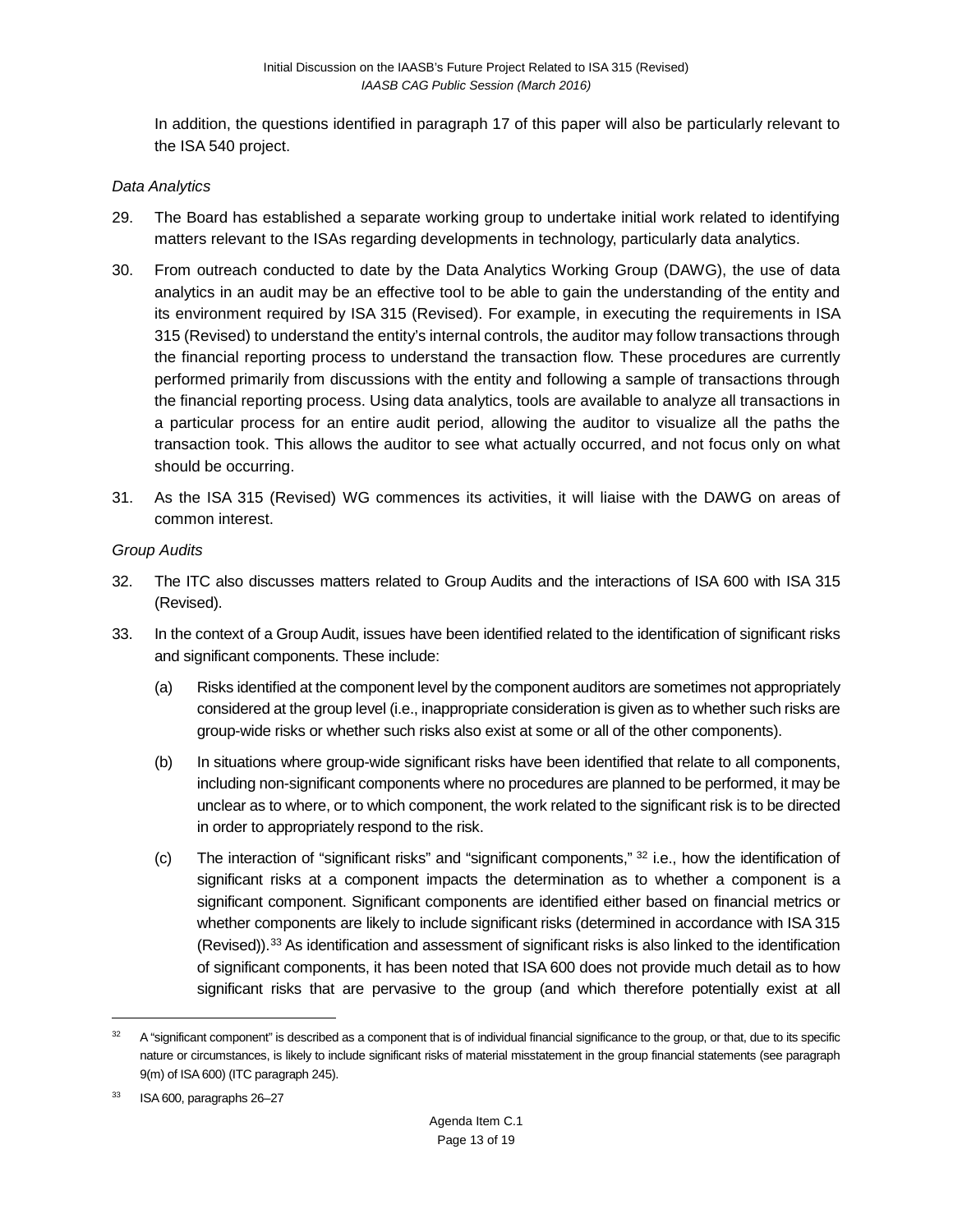components) are to be taken into account in determining which components are to be considered significant. It has been noted that the relevant definitions may need to be reconsidered.

- 34. The requirements for identifying significant risks in an audit engagement are contained in paragraphs 27– 29 of ISA 315 (Revised), with related application material in paragraphs A132–A136. Although there are no specific requirements or guidance in ISA 600 for identifying significant risks in a group audit situation, the group engagement team would be expected to refer to ISA 315 (Revised) in this regard in the context of the group audit engagement.<sup>[34](#page-13-0)</sup> In addition, ISA 315 (Revised) also requires that, if the auditor has determined a risk to be a significant risk, the auditor is required to obtain an understanding of the entity's controls, including control activities, relevant to that risk.<sup>[35](#page-13-1)</sup>
- 35. As noted in the ITC, the IAASB is of the view that the requirements in ISA 600 and the related application material, as well as the overarching requirement in paragraph 11(a) and guidance in A26 of ISA 315 (Revised), would adequately require auditors of group financial statements to obtain the necessary understanding of the entity and its environment in order to identify and assess the risks of material misstatement at both the group and component level[.36](#page-13-2)
- 36. However, it is recognized that improvements are likely needed to ISA 600 to make the link clearer. Accordingly, the ITC discusses the following possible actions to address the issues related to ISA 315 (Revised):
	- Enhancing ISA 600 to make more explicit reference to the principles, requirements and related application material in ISA 315 (Revised), including adding more application material to ISA 600 to explain how the requirements in ISA 315 (Revised) might apply in the context of a group audit.
	- Providing additional examples for relevant aspects and principles in ISA 315 (Revised) that may arise from a group audit. These changes may help reinforce that the understanding of the group and its components builds upon the requirements in ISA 315 (Revised), and the responses to the assessed risks of material misstatement are to be framed in terms of ISA 330, which may therefore help the group engagement team in better considering all aspects of where such risks may exist in a group audit, and in how those risks should be responded to, including at the component level.<sup>[37](#page-13-3)</sup>
	- Considering whether more application material could be included in ISA 600 about consideration of internal control relevant to the audit and the entity's financial reporting process used to prepare the consolidated financial statements through making a more direct link to relevant requirements and application material in ISA 315 (Revised).

# **V. Staff Exercise – Comparison between ISA 315 (Revised) and the U.S. Public Company Accounting Oversight Board's (PCOAB's) Auditing Standard (AS) 12**[38](#page-13-4)

37. A review of corresponding national auditing standards, to determine whether they incorporate additional requirements or guidance than what is in the extant ISA, is helpful in understanding where

<span id="page-13-0"></span><sup>&</sup>lt;sup>34</sup> ITC paragraph 249

<span id="page-13-1"></span><sup>&</sup>lt;sup>35</sup> ISA 315 (Revised), paragraph 29

<span id="page-13-2"></span><sup>36</sup> ITC paragraph 251

<span id="page-13-3"></span><sup>37</sup> ITC paragraph 253

<span id="page-13-4"></span><sup>38</sup> PCAOB Auditing Standard (AS) No. 12, *Identifying and Assessing Risks of Material Misstatement*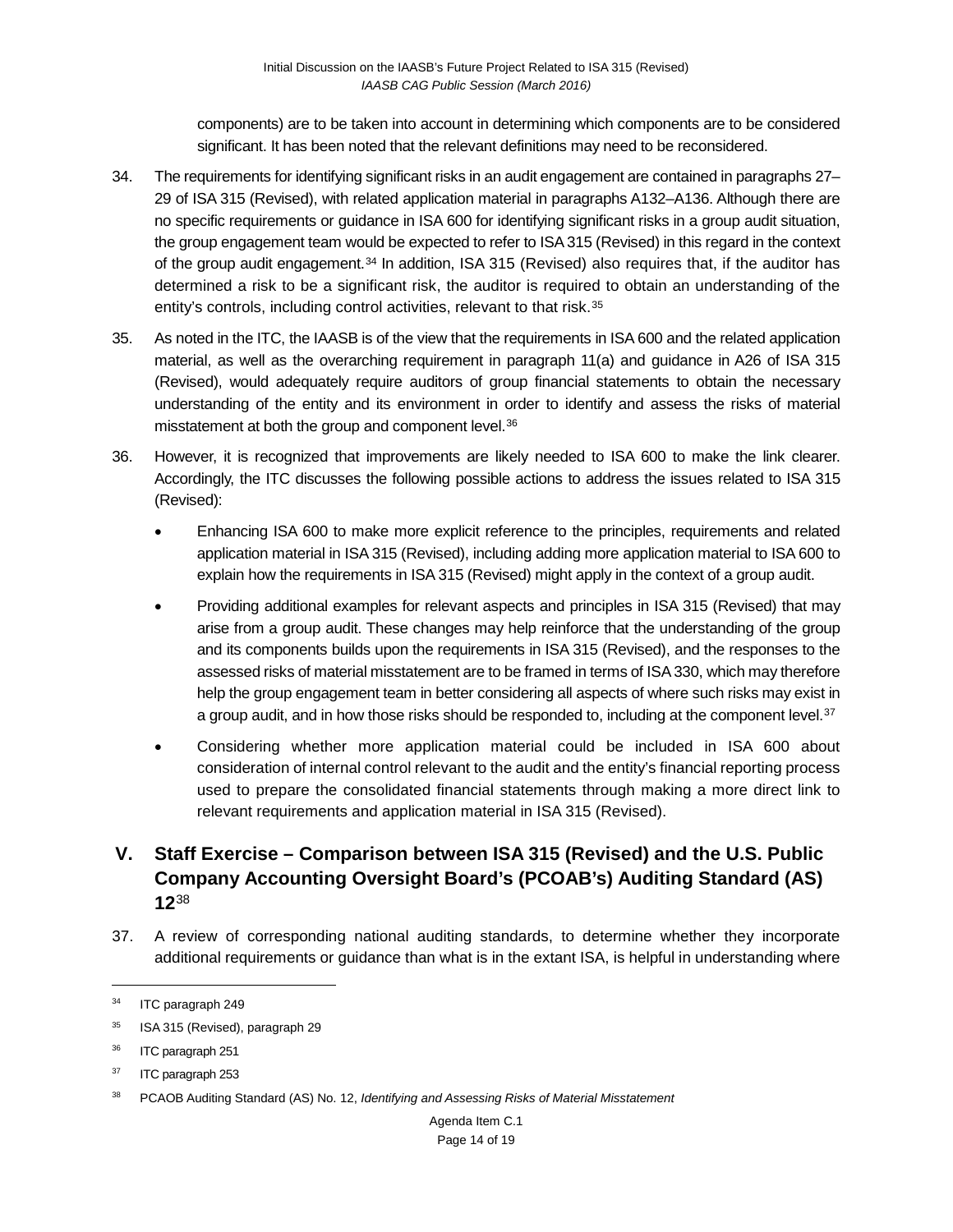there may be areas in the ISA that require further consideration. As an initial step, Staff has undertaken an initial comparison between ISA 315 (Revised) and AS12. Staff is also planning a discussion with NSS group at its June 2016 meeting to gather additional information regarding additional requirements or guidance incorporated by national auditing standards in their ISA 315 (Revised) equivalents.

- 38. In 2010, the PCAOB adopted eight auditing standards related to the auditor's assessment and response to risk in an audit. The suite of risk assessment standards, AS No. 8<sup>[39](#page-14-0)</sup> through AS No. 15<sup>[40](#page-14-1)</sup>, set forth requirements that enhance the effectiveness of the auditor's assessment and response to the risks of material misstatement in the financial statements. AS 12 specifically addresses the identification and assessment of risks of material misstatement, and is the PCAOB's equivalent of ISA 315 (Revised).
- 39. Staff have performed a preliminary analysis of the differences between ISA 315 (Revised) and AS 12. The table below identifies those differences.

#### **Differences Identified between ISA 315 (Revised) and AS 12**

The requirement in AS 12<sup>[41](#page-14-2)</sup> to obtain an understanding of how changes in the company from prior periods affect risks of material misstatements is presented in ISA 315 (Revised) as application material rather than a requirement.<sup>[42](#page-14-3)</sup>

AS 12 presents a list of additional audit procedures that the auditor should consider performing<sup>[43](#page-14-4)</sup> (i.e., a requirement) while obtaining an understanding of the company and its environment. ISA 315 (Revised) has no such requirement, although application material in ISA 315 (Revised) cites reviewing information obtained from external sources, such as trade and economic journals; reports by analysts, banks, or rating agencies; or regulatory or financial publications as a procedure that might be helpful in identifying risks of material misstatement.

AS 12 requires the auditor to obtain an understanding of the company's selection and application of accounting principles,[44](#page-14-5) including disclosures.[45](#page-14-6) AS 12 includes a list of matters that the auditor should understand (i.e., a requirement) in relation to the company's selection and application of accounting principles. The requirement in ISA 315 (Revised) paragraph 11 is generally consistent except that AS 12 emphasizes the need to consider disclosures. In addition, ISA 315 (Revised) goes beyond AS 12 to state the auditor needs to understand the reason for the changes in accounting principles.

In obtaining an understanding of the control environment, ISA 315 (Revised) paragraph 14 requires the auditor to evaluate whether (a) management, with the oversight of those charged with governance, has created and maintained a culture of honesty and ethical behavior; and (b) the

- <span id="page-14-1"></span><sup>40</sup> PCAOB AS No. 15, *Audit Evidence*
- <span id="page-14-2"></span><sup>41</sup> PCAOB AS 12, paragraph 8
- <span id="page-14-3"></span>42 ISA 315 (Revised) paragraphs A19 and A32
- <span id="page-14-4"></span><sup>43</sup> PCAOB AS 12, paragraph 7
- <span id="page-14-5"></span>44 Referred to as accounting policies in the ISAs.
- <span id="page-14-6"></span><sup>45</sup> PCAOB AS 12, paragraph 12

<span id="page-14-0"></span><sup>39</sup> PCAOB AS No. 8, *Audit Risk*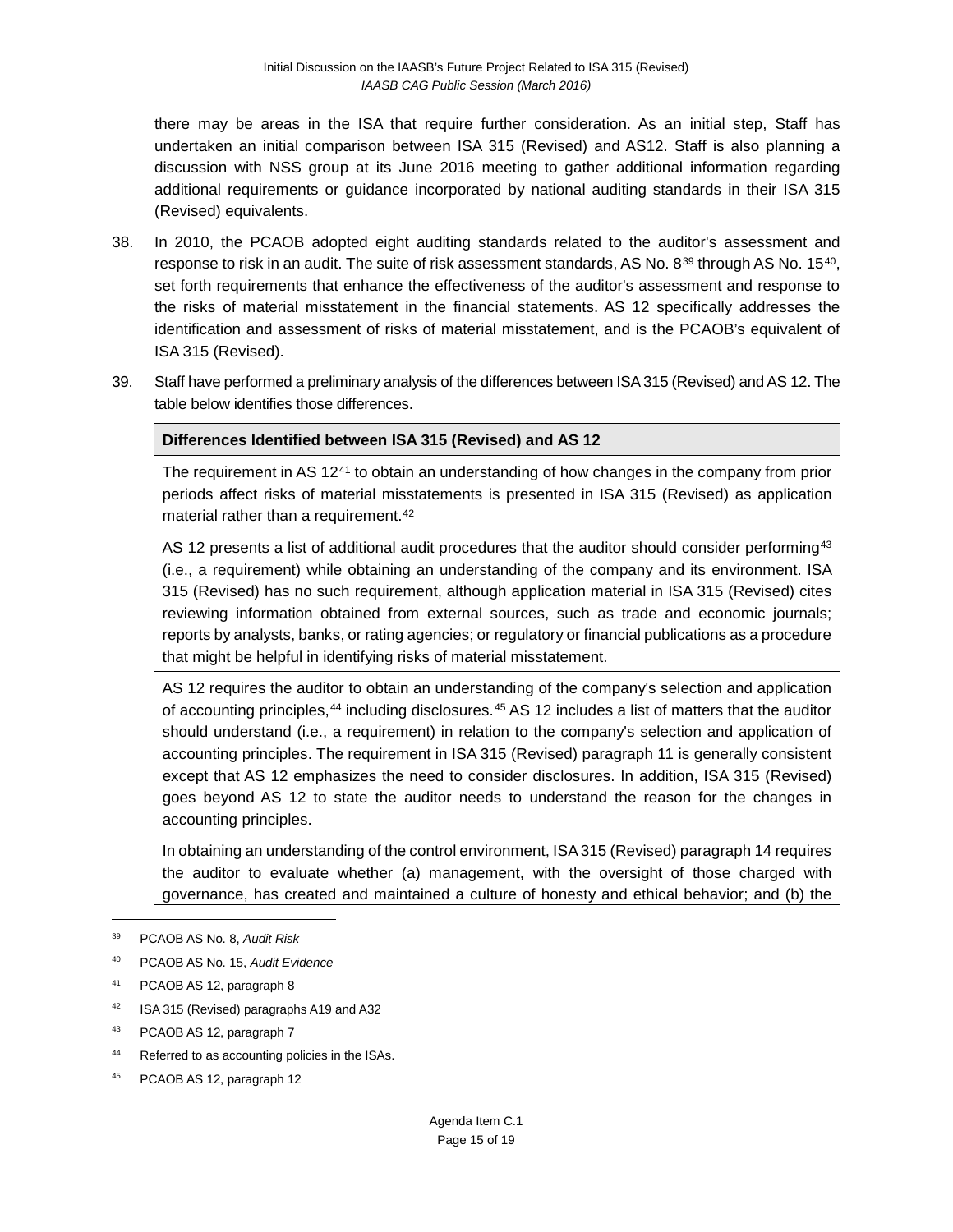#### **Differences Identified between ISA 315 (Revised) and AS 12**

strengths in the control environment elements collectively provide an appropriate foundation for the other components of internal control, and whether those other components are not undermined by control environment weaknesses.

AS 12 requires an additional assessment related to the control environment, but the requirement is aligned more closely with AS 5.[46](#page-15-0) Paragraph 25 of AS 12 states if the auditor identifies a control deficiency in the company's control environment, the auditor shall evaluate the extent to which this deficiency is indicative of a fraud risk factor.

ISA 315 (Revised) does not contain a similar requirement or application material addressing this topic.

AS 12 paragraph 47 requires the auditor to perform analytical procedures relating to revenue with the objective of identifying unusual or unexpected relationships involving revenue accounts that may indicate a material misstatement due to fraudulent financial reporting.

ISA 315 (Revised) does not contain a similar requirement or application material addressing this topic. However, ISA 240<sup>[47](#page-15-1)</sup> contains a rebuttable presumption that there are risks of fraud in revenue recognition, and that the auditor needs to assess which types of revenue, revenue transactions or assertions give rise to such risks and treat those risks as significant risks.

AS 12 does not include the information contained in appendix 1 of ISA 315 (Revised), containing descriptions of the components of internal control over financial reporting and examples of conditions and events that could indicate risks of misstatement. Instead, AS 12 paragraph 22 directs auditors to the applicable internal control framework for information about internal control components.

AS 12 also does not include the information contained in the appendix 2 of ISA 315 (Revised) that lists risk indicators.

AS 12 and ISA 315 (revised) both require the auditor to obtain an understanding of the company's risk assessment process as part of obtaining an understanding of internal control. ISA 315 (Revised) contains additional requirements for situations in which the company has no formal risk assessment process or a lack of documentation regarding the process. AS 12 does not include these additional requirements because it is not necessary for the standards of audits of issuers $48$ to impose specific requirements based on the level of formality or documentation of the risk assessment component of internal control over financial reporting.

ISA 315 (Revised) requires the risk assessment procedures to include inquiries of management and others, analytical procedures, and observation and inspection. AS 12 does not include this requirement. Rather, the requirements, by their nature, should lead the auditor to perform a combination of those types of procedures.

<span id="page-15-0"></span><sup>46</sup> PCAOB AS 5, *An Audit of Internal Control Over Financial Reporting That Is Integrated with An Audit of Financial Statements.*

<span id="page-15-1"></span><sup>47</sup> ISA 240, *The Auditor's Responsibilities Relating to Fraud in an audit of Financial Statements*, paragraphs 26–27

<span id="page-15-2"></span>PCAOB Rule 1001(i)(iii) - Definition of Issuer - The term "issuer" means an issuer (as defined in Section 3 of the U.S. Securities Exchange Act of 1934), the securities of which are registered under Section 12 of that Act, or that is required to file reports under Section 15(d) of that Act, or that files or has filed a registration statement that has not yet become effective under the U.S. Securities Act of 1933, and that it has not withdrawn.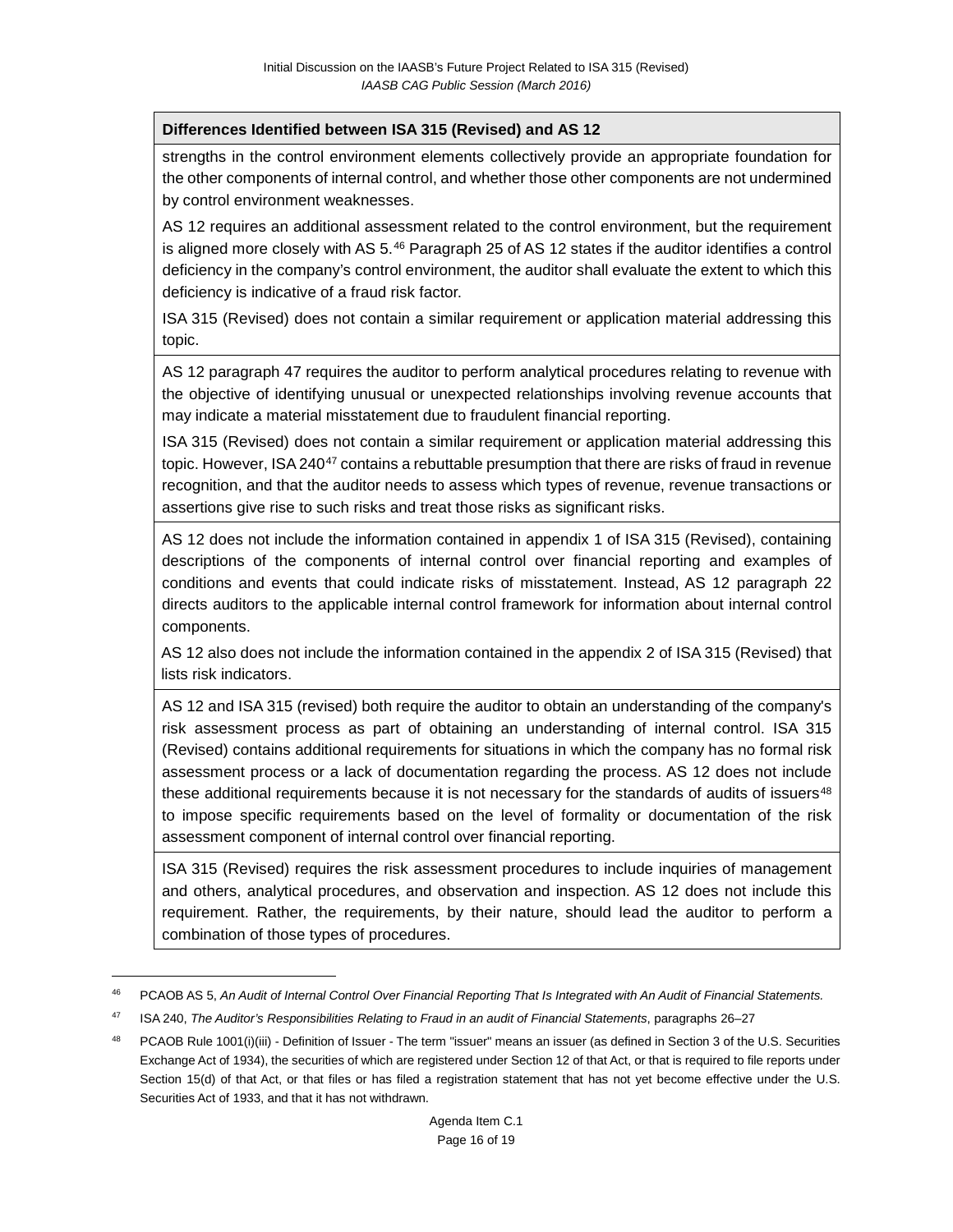40. Another important difference between the PCAOB Auditing Standards and the ISAs is that PCAOB Auditing Standards contain key principles for responding to the risks of material misstatements in an integrated audit. That is, PCAOB Auditing Standards direct the auditor to design tests of controls to meet the objectives of both the audit of financial statements and the audit of internal control over financial reporting. The ISAs only address audits of financial statements. Therefore, as the ISA 315 (Revised) project moves forward, the ISA 315 (Revised) WG could consider the differences identified in paragraph 39 of this paper and assess whether it may be appropriate to strengthen the requirements in ISA 315 (Revised) (for example, perhaps by elevating application material in ISA 315 (Revised) to requirements).

## **VI. Other Resources for Consideration**

- 41. In addition to the input to be provided by WG members, including those WG members who are associated with firms and NSS that may have already addressed some of the challenges with ISA 315 (Revised) through development of risk assessment methodologies and logical sequencing and workflow, other resources that could be of assistance to the WG are as follows.
	- (a) An Institute of Chartered Accountants in England and Wales (ICAEW) publication titled '*Risk assessment and internal controls: continuing challenges for auditors*'.

The publication brings together three articles on risk assessment and internal controls, written with the input of ICAEW members in practice. The articles deal with practical implementation issues and discuss the continuing challenges highlighted in regulatory reports, and in discussions between auditors, standard setters and regulators.

(b) International Federation of Accountants *'Guide to Using ISA's in the Audits of Small-and Medium-Sized Entities*.'

This [implementation guide](https://www.ifac.org/publications-resources/guide-using-international-standards-auditing-audits-small-and-medium-sized-en) is intended to help practitioners understand and efficiently apply the ISAs to audits of SMEs.

#### **Matters for IAASB CAG Consideration**

- 1. Are there any other considerations (for example, developments of internal control frameworks) or aspects relating to requirements and guidance that should be taken into account by the WG as it commences its activities?
- 2. Representatives and Observers are asked for views on the matters relating to the ISA Implementation Monitoring findings and other practice matters noted in **Sections II** and **III**, respectively, of this paper.
- 3. Do Representatives and Observers agree with the interactions with completed and ongoing IAASB projects identified in **Section IV**? Are there other interactions with IAASB projects that Representatives and Observers believe should be considered?
- 4. Representatives and Observers are asked to provide suggestions for resources the WG should consider in addition to those highlighted in **Section VI** of this paper.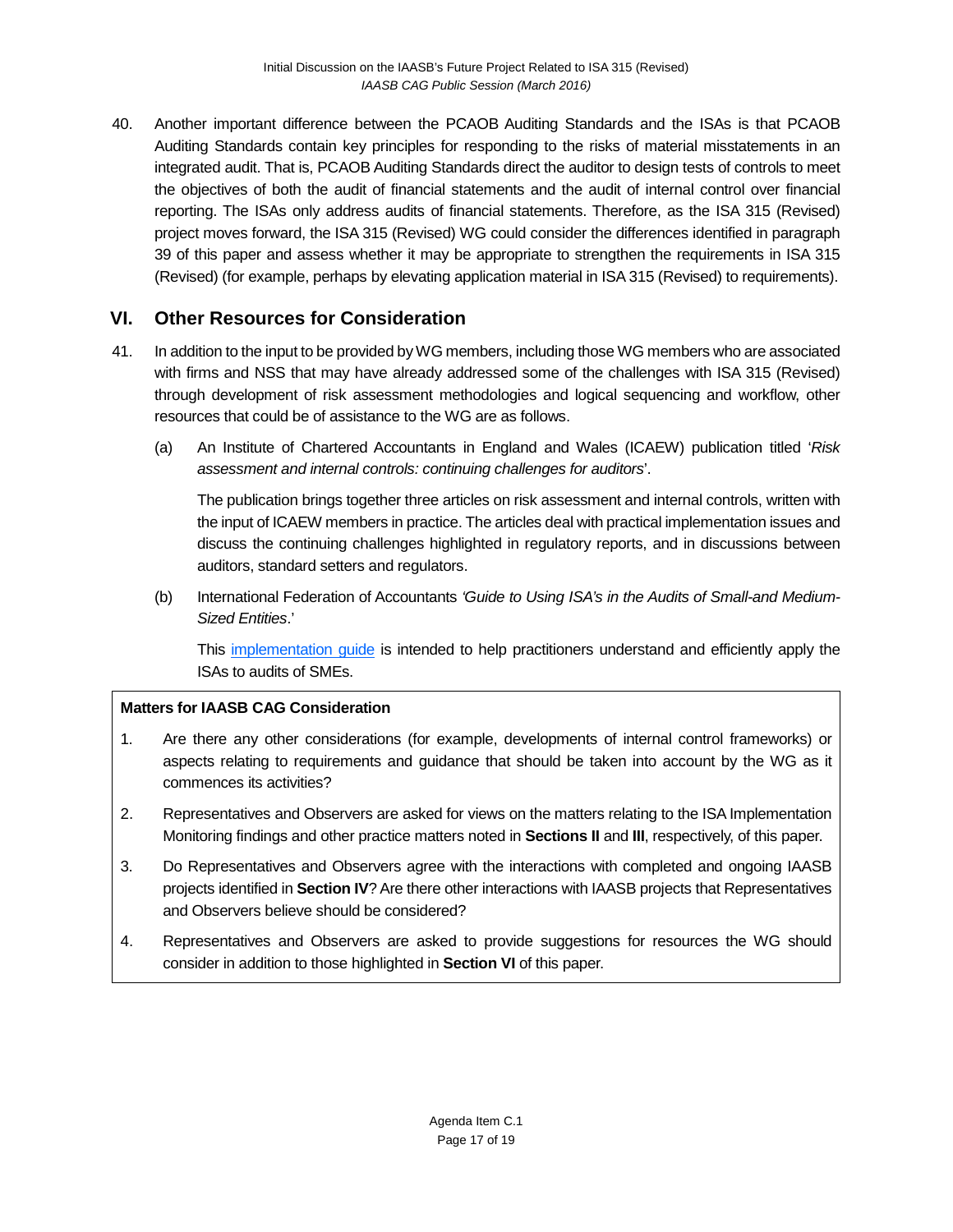### **Appendix**

### **Illustration of improved description of the responsibilities of the auditor and key features of an audit in the auditor's report**

#### **Auditor's Responsibilities for the Audit of the Financial Statements**

Our objectives are to obtain reasonable assurance about whether the financial statements as a whole are free from material misstatement, whether due to fraud or error, and to issue an auditor's report that includes our opinion. Reasonable assurance is a high level of assurance, but is not a guarantee that an audit conducted in accordance with ISAs will always detect a material misstatement when it exists. Misstatements can arise from fraud or error and are considered material if, individually or in the aggregate, they could reasonably be expected to influence the economic decisions of users taken on the basis of these financial statements.

As part of an audit in accordance with ISAs, we exercise professional judgment and maintain professional skepticism throughout the audit. We also:

- Identify and assess the risks of material misstatement of the financial statements, whether due to fraud or error, design and perform audit procedures responsive to those risks, and obtain audit evidence that is sufficient and appropriate to provide a basis for our opinion. The risk of not detecting a material misstatement resulting from fraud is higher than for one resulting from error, as fraud may involve collusion, forgery, intentional omissions, misrepresentations, or the override of internal control.
- Obtain an understanding of internal control relevant to the audit in order to design audit procedures that are appropriate in the circumstances, but not for the purpose of expressing an opinion on the effectiveness of the Company's internal control.<sup>[49](#page-17-0)</sup>
- Evaluate the appropriateness of accounting policies used and the reasonableness of accounting estimates and related disclosures made by management.
- Conclude on the appropriateness of management's use of the going concern basis of accounting and, based on the audit evidence obtained, whether a material uncertainty exists related to events or conditions that may cast significant doubt on the Company's ability to continue as a going concern. If we conclude that a material uncertainty exists, we are required to draw attention in our auditor's report to the related disclosures in the financial statements or, if such disclosures are inadequate, to modify our opinion. Our conclusions are based on the audit evidence obtained up to the date of our auditor's report. However, future events or conditions may cause the Company to cease to continue as a going concern.
- Evaluate the overall presentation, structure and content of the financial statements, including the disclosures, and whether the financial statements represent the underlying transactions and events in a manner that achieves fair presentation.

We communicate with those charged with governance regarding, among other matters, the planned scope and timing of the audit and significant audit findings, including any significant deficiencies in internal control that we identify during our audit.

<span id="page-17-0"></span>This sentence would be modified, as appropriate, in circumstances when the auditor also has a responsibility to issue an opinion on the effectiveness of internal control in conjunction with the audit of the financial statements.